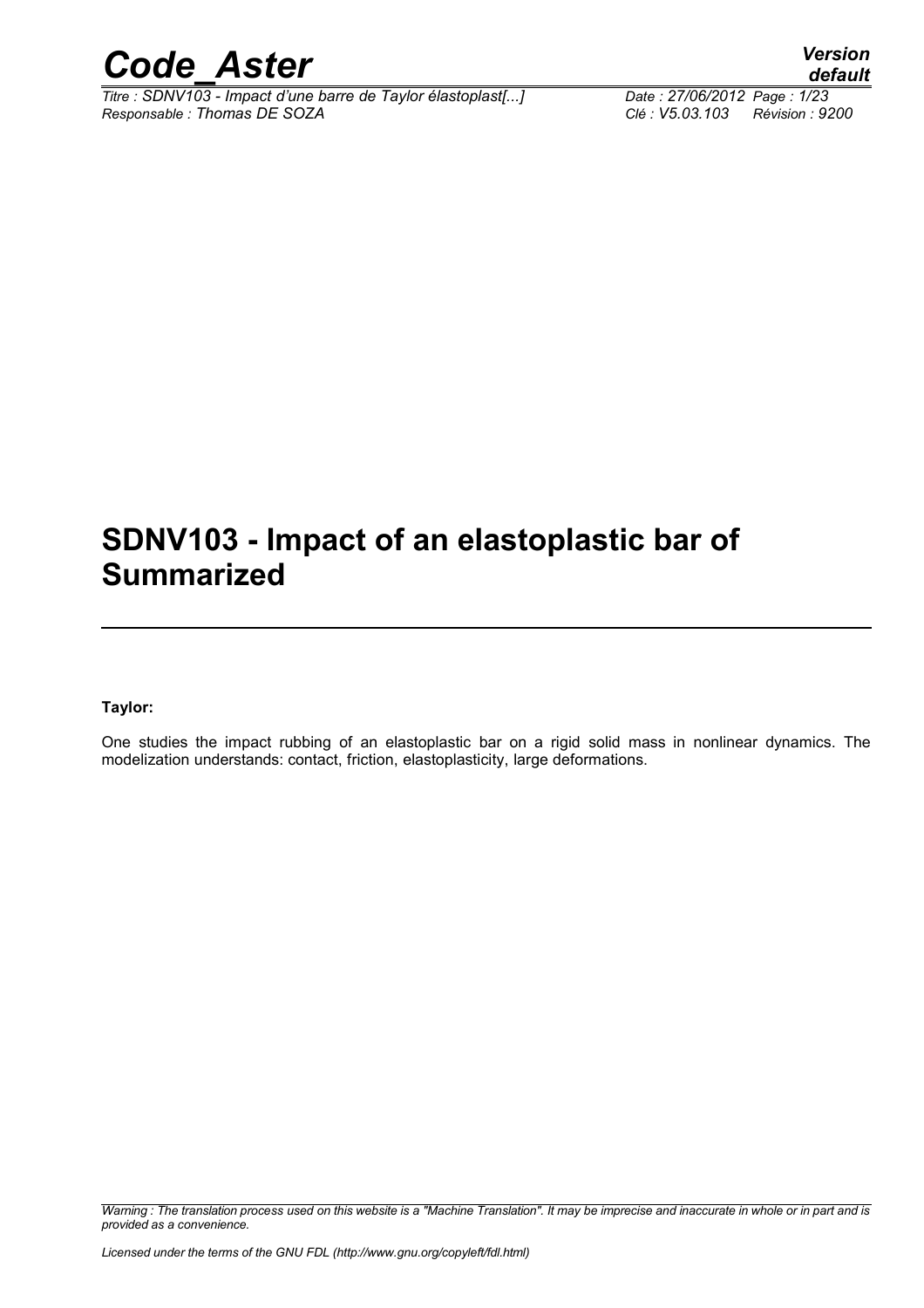*Titre : SDNV103 - Impact d'une barre de Taylor élastoplast[...] Date : 27/06/2012 Page : 2/23 Responsable : Thomas DE SOZA Clé : V5.03.103 Révision : 9200*

#### **1 Problem of reference**

#### **1.1 Geometry**



#### **1.2 Properties of the material**

*E*=117. *E3MPa*  $v = 0.35$ =8.93 *E*−9 *g* /*mm* 3  $\sigma_{y} = 100$ . *MPa*  $E_T = 400$ . *MPa* 



Coefficient of kinetic friction of Coulomb:  $\mu = 0.25$ 

#### **1.3 Boundary conditions and loadings**

the rigid foundation is completely blocked throughout computation.

The bar is free of any blocking.

There is a relation between unilateral contact and friction of Coulomb between the lower face of the bar and the upper face of the rigid foundation.

#### **1.4 Initial conditions**

the bar is subjected at an initial velocity of 227. *E3mm*/*s* .

*Warning : The translation process used on this website is a "Machine Translation". It may be imprecise and inaccurate in whole or in part and is provided as a convenience.*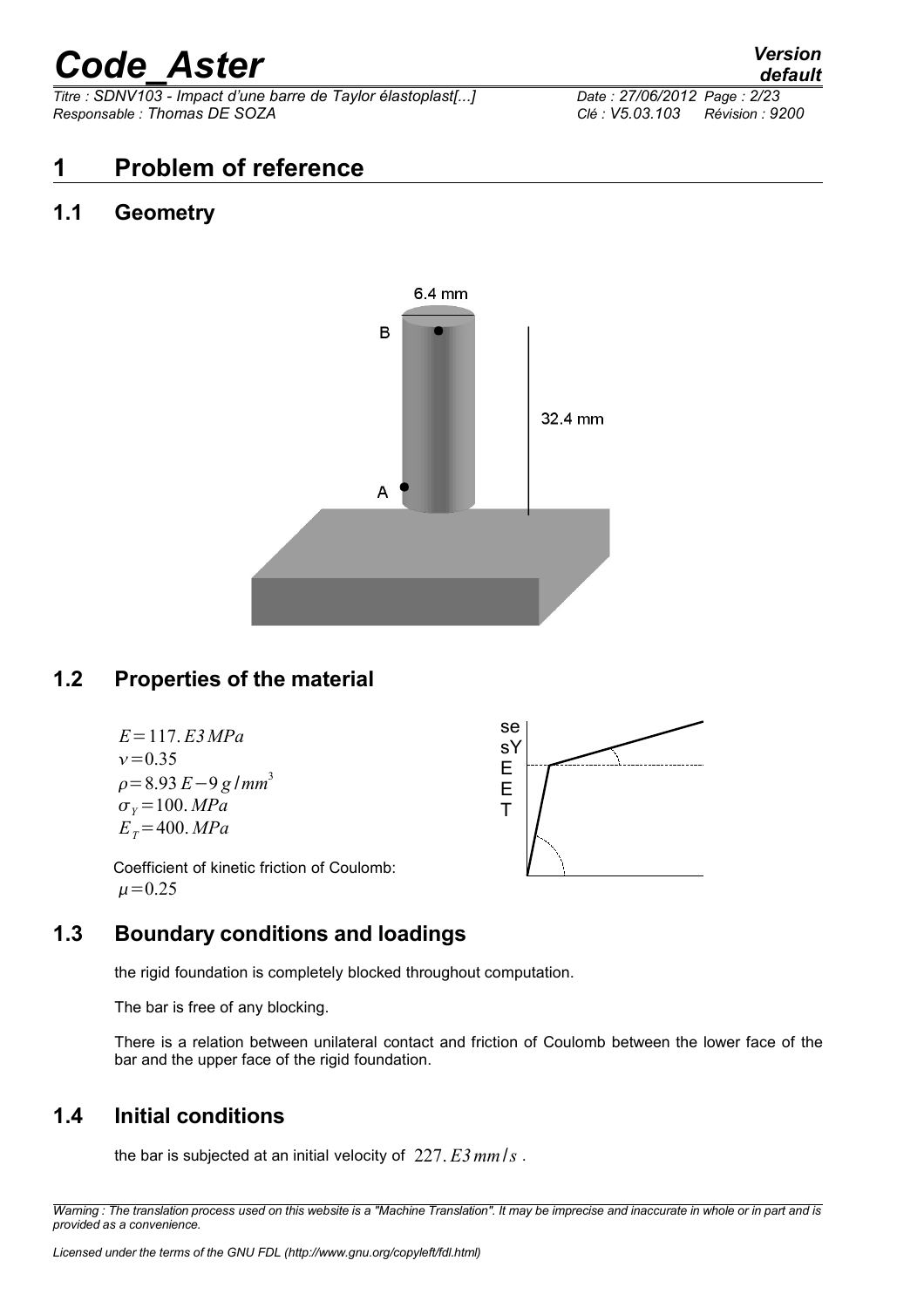*Titre : SDNV103 - Impact d'une barre de Taylor élastoplast[...] Date : 27/06/2012 Page : 3/23 Responsable : Thomas DE SOZA Clé : V5.03.103 Révision : 9200*

#### **2 Reference solution**

#### **2.1 Method of calculating**

the reference solution comes from [bib1]. They are explicit axisymmetric computations carried out with various codes. One is unaware of almost all the modelization: presence of contact, presence of friction, coefficient of kinetic friction. In this measurement, one uses this reference in an indicative way. The other tests will be of NON-regression.

#### **2.2 Quantities and results of reference**

the quantities tested are:

Radial displacement of point:

\n
$$
A = \frac{3.93 + 3.86 + 3.72 + 3.88 + 3.96}{5} = 3.87 \, \text{mm}
$$
\nVertical displacement of point:

\n
$$
B = \frac{-13.24 - 13.63 - 13.62 - 13.57 - 13.24}{5} = -13.46 \, \text{mm}
$$

#### **2.3 Uncertainties on the solution**

uncertainties on the reference solution are very important (see [§2.1]).

#### **2.4 Bibliographical references**

1) L. STAINIER, P.Ph. PONTHOT: "Broad Year improved one-point integration method for strain elastoplastic analysis", Comput. Methods Appl. Mech. Engrg. 118 (1994).

*Warning : The translation process used on this website is a "Machine Translation". It may be imprecise and inaccurate in whole or in part and is provided as a convenience.*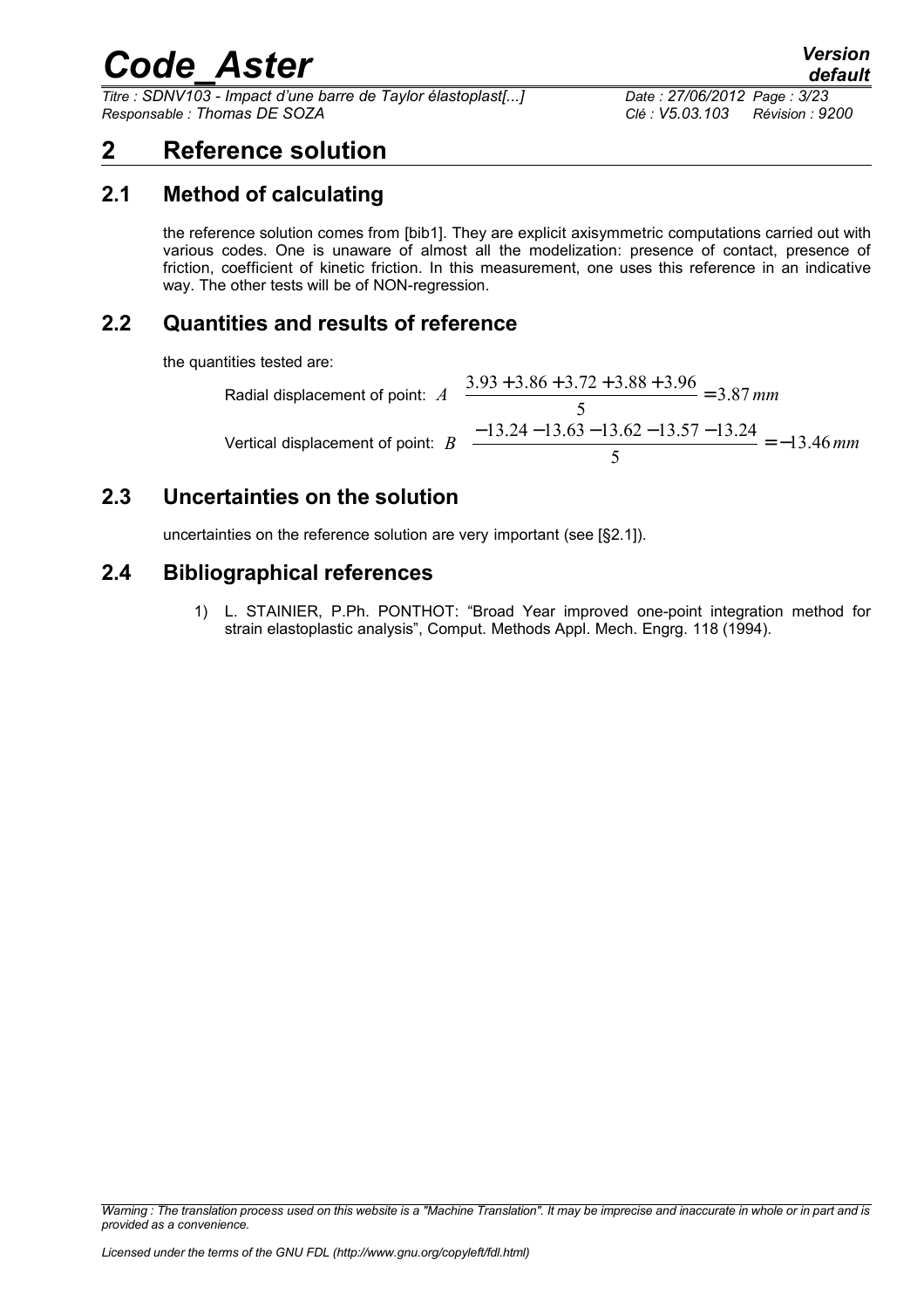*Titre : SDNV103 - Impact d'une barre de Taylor élastoplast[...] Date : 27/06/2012 Page : 4/23 Responsable : Thomas DE SOZA Clé : V5.03.103 Révision : 9200*

#### **3 Modelization A**

#### **3.1 Characteristic of the modelization**

Test of the contact in discrete formulation.



#### **3.2 Characteristics of the mesh**

Many nodes: 2850 Numbers and element types: 480 HEXA20, 200 PENTA15, 224 QUAD8, 6 TRIA6, 280 SEG3, 1 HEXA8, 6 QUAD4, 8 SEG2, 101 POI1

#### **3.3 Loading and temporal discretization**

After having applied a vertical initial velocity of 227. *E3mm*/*s* following the axis *Oz* , one calculates on the transient  $[-1.0E5, +2.5E-7]$  (in seconds).

#### **3.4 Quantities tested and results**

being given the heaviness of the modelization, one only makes some time step and one carries out only tests of NON-regression.

| <b>Standard</b>                    | identification of<br>reference | Value of reference | <b>Tolerance</b> |
|------------------------------------|--------------------------------|--------------------|------------------|
| DEPL-Not $A$ - $DZ$                | "NON REGRESSION"               | $-2.32675$         | 7.0E-4%          |
| VITE - Not $A$ - $DZ$              | "NON REGRESSION"               | -2.27000000172E+05 | $3.7F - 4%$      |
| VALE CONT - Not $A$ -<br>Clearance | "NON REGRESSION"               |                    | $0.1.0E - 6%$    |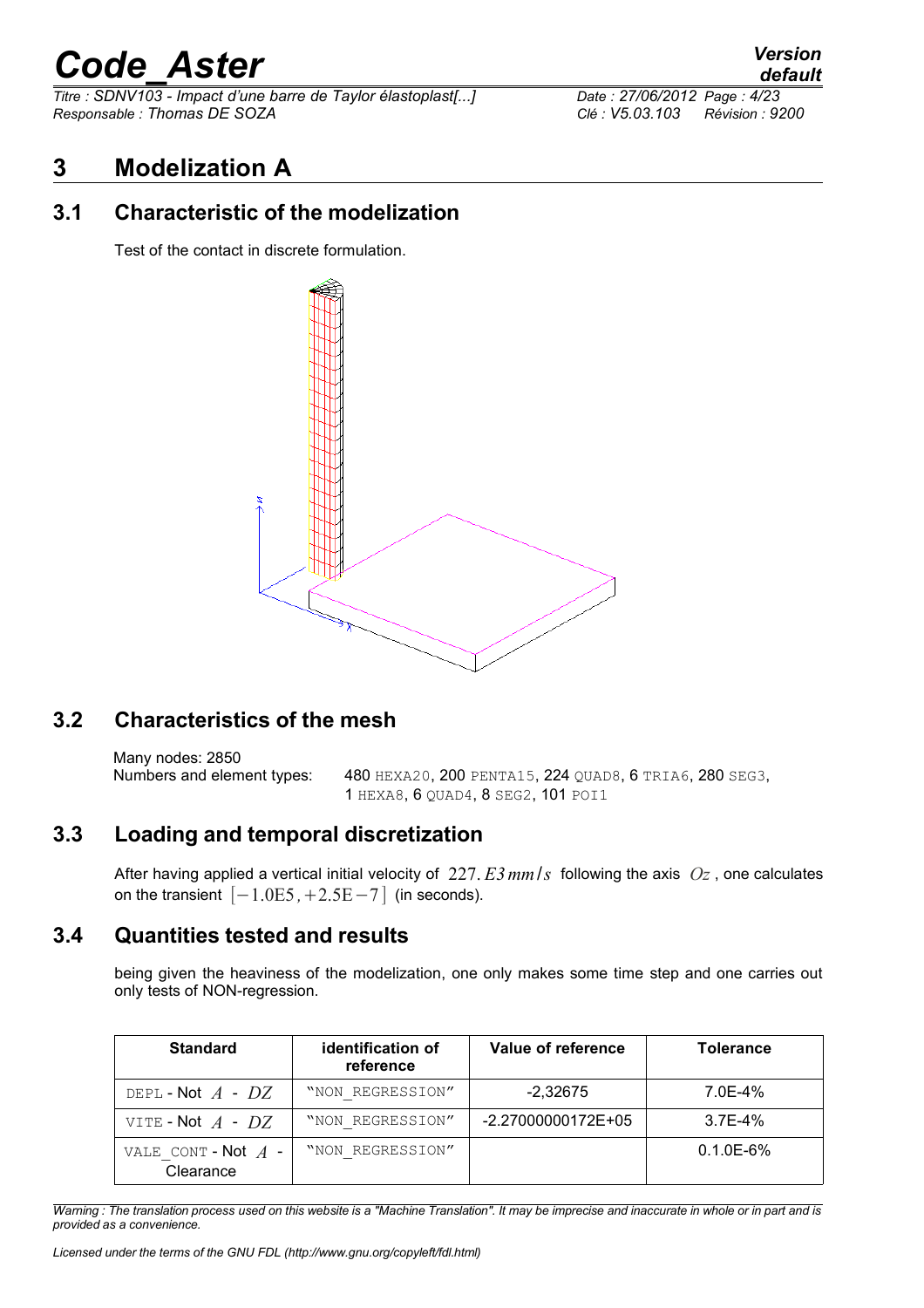*Titre : SDNV103 - Impact d'une barre de Taylor élastoplast[...] Date : 27/06/2012 Page : 5/23 Responsable : Thomas DE SOZA Clé : V5.03.103 Révision : 9200*

#### **3.5 Remarks on the quality of the numerical solution**

In order to be able to evaluate the quality of the solution obtained, one proposes to analyze the evolution the velocity in the center of the zone of impact. This quantity proves indeed more discriminating than displacement and that will thus make it possible to better judge relevance of the algorithmic choices for the nonlinear transitory resolution.

On the following graph one compares the use of two time schemes: the nondissipative implicit scheme of NEWMARK (average acceleration) to the dissipative implicit scheme of the modified average acceleration (HHT with MOD EQUI = "NON" and ALPHA =  $-0.6$ ). This second diagram makes it possible to obtain an "optimal" solution within the meaning of the control of the parasitic oscillations on the evolution velocity. For that, it is necessary to increase numerical dissipation, in particular in high frequency, in structure.

The damping mechanical not being sufficiently taken into account in this case, one will take of it account through the damping of the diagram, which explains why complete diagram HHT would not be adapted (its damping low frequency is too weak).

As one is interested here only in very short times after the shock, one can allow oneself to strongly increase the parameter of numerical damping of diagram HHT.



By comparing the calculated solutions, one notes clearly that the diagram of NEWMARK is not very adapted, because the total dissipation of the mechanical system is then too weak. Dissipative diagram HHT tested here makes it possible of good to better control the amplitude of the oscillations of the numerical solution. Nevertheless, in the frame of a realistic study, it is paramount as a preliminary to have correctly modelled the physical damping of the system. The damping due to the time scheme must be used only in the one second time, in complement, if the nondissipative diagram of NEWMARK does not make it possible to obtain a satisfactory solution. For more details one advises the reading of U2.06.13 documentation.

*Warning : The translation process used on this website is a "Machine Translation". It may be imprecise and inaccurate in whole or in part and is provided as a convenience.*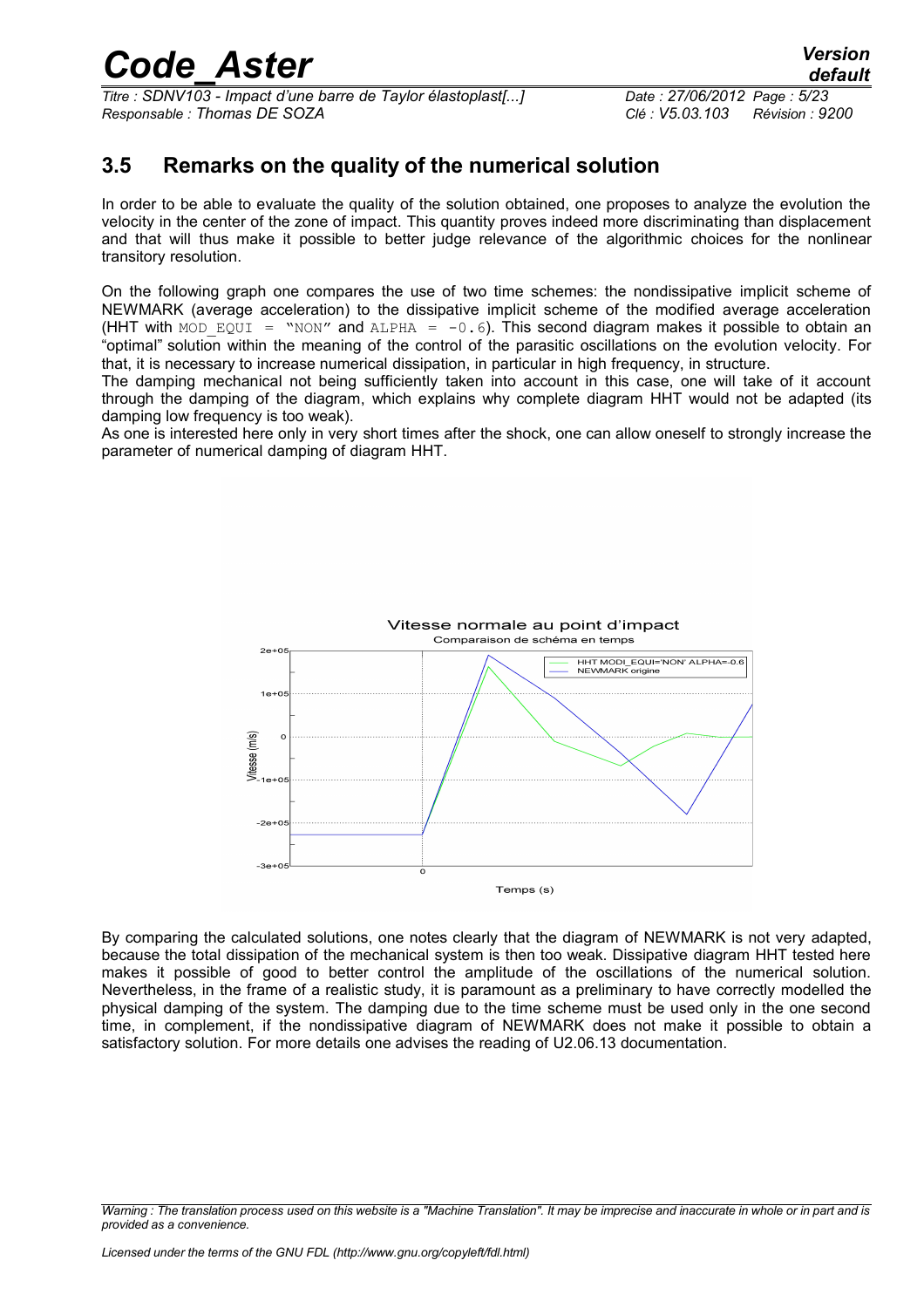*Titre : SDNV103 - Impact d'une barre de Taylor élastoplast[...] Date : 27/06/2012 Page : 6/23 Responsable : Thomas DE SOZA Clé : V5.03.103 Révision : 9200*

#### **4 Modelization B**

#### **4.1 Characteristic of the modelization**

the point *A* (respectively *B* ) is in two parts: *A1* (resp. *B1* ) close to the axis and *A2* (resp. *B2* ) outside. Test of the contact in discrete formulation.



#### **4.2 Characteristics of the mesh**

Many nodes: 359

Numbers and element types: 101 QUAD8, 55 SEG3

#### **4.3 Loading and temporal discretization**

After having applied a vertical initial velocity of 227. *E3mm*/*s* following the axis *Oz* , one calculates on the transient  $[-1.0E5, +8.0E-5]$ . (in seconds).

#### **4.4 Quantities tested and results**

It is an axisymmetric modelization thus *DX* corresponds to radial displacement and *DY* vertical displacement.

| <b>Standard</b> | identification of | Value of reference | Tolerance |
|-----------------|-------------------|--------------------|-----------|
|                 |                   |                    |           |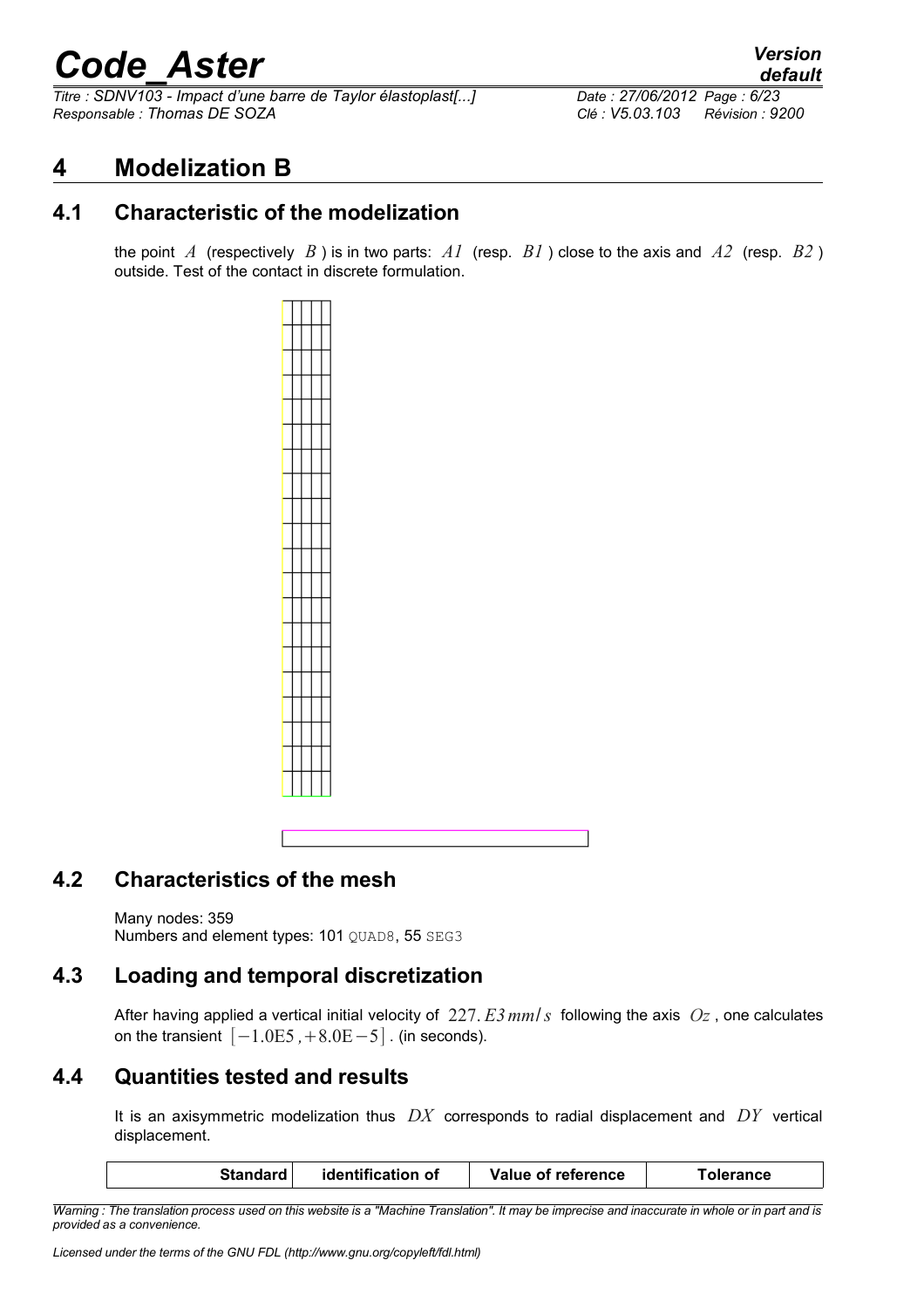*Titre : SDNV103 - Impact d'une barre de Taylor élastoplast[...] Date : 27/06/2012 Page : 7/23 Responsable : Thomas DE SOZA Clé : V5.03.103 Révision : 9200*

|                        | reference        |                  |            |
|------------------------|------------------|------------------|------------|
| DEPL-Not $BI$ - $DX$   | "SOURCE EXTERNE" | 3.87             | <b>29%</b> |
| DEPL-Not $A2$ - $DY$   | "SOURCE EXTERNE" | -13.46           | $6.8\%$    |
| DEPL-Not $BI$ - $DX$   | "NON REGRESSION" | 2.9111775334429  | 1,0 E-4%   |
| DEPL-Not $A2$ - DY     | "NON REGRESSION" | -12.691675675045 | $3,0E-4%$  |
| VITE – Not $BI$ - $DX$ | "NON REGRESSION" | -849.73270947624 | 1,0 E-4%   |
| VITE – Not $A2$ - $DY$ | "NON REGRESSION" | 15804.983850896  | $3,0E-4%$  |

One also tests the quantities of the contact (clearance and reaction) at several times:

| <b>Standard</b>                                      | identification of<br>reference | Value of reference | <b>Tolerance</b> |
|------------------------------------------------------|--------------------------------|--------------------|------------------|
| VALE CONT - Not $A$ -<br>Clearance $-$ INST = 1E-5   | "NON REGRESSION"               | 0.1,0              | $E-15%$          |
| VALE CONT - Not $A$ -<br>Clearance $-$ INST = $2E-5$ | "NON REGRESSION"               | 0.1,0              | E-15%            |
| VALE CONT - Not $A$ -<br>Clearance $-$ INST = 3E-5   | "NON REGRESSION"               | 0.1,0              | E-15%            |
| VALE CONT - Not $A$ -<br>Clearance $-$ INST =4E-5    | "NON REGRESSION"               | 0.1,0              | $E-15%$          |
| VALE CONT - Not $A$ -<br>Clearance $-$ INST = $5E-5$ | "NON REGRESSION"               | 0.1,0              | $E-15%$          |
| VALE CONT - Not $A$ -<br>Clearance $-$ INST =6E-5    | "NON REGRESSION"               | 0.1,0              | $E-15%$          |
| VALE CONT - Not $A$ -<br>Clearance $-$ INST =7E-5    | "NON REGRESSION"               | 0.1,0              | $E-15%$          |
| VALE CONT - Not $A$ -<br>Clearance $-$ INST =8E-5    | "NON REGRESSION"               | 0.1,0              | $E-15%$          |

| <b>Standard</b>                                         | <b>Identification of</b><br>reference | Value of reference | Tolerance |
|---------------------------------------------------------|---------------------------------------|--------------------|-----------|
| VALE CONT - Not $A$ -<br>Reaction $R - INST$<br>$=1E-5$ | "NON REGRESSION"                      | 95.900213845233    | 1,0 E-3%  |
| VALE CONT - Not $A$ -<br>Reaction $R - INST$<br>$=2F-5$ | "NON REGRESSION"                      | 146.12608403838    | 1,0 E-3%  |
| VALE_CONT - Not $A$ -<br>Reaction $R - INST$<br>$=3E-5$ | "NON REGRESSION"                      | 241.79870957283    | 1,0 E-3%  |
| VALE CONT - Not $A$ -<br>Reaction $R - INST$<br>$=4E-5$ | "NON REGRESSION"                      | 333.20191974472    | 1,0 E-3%  |
| VALE CONT - Not $A$ -<br>Reaction $R - INST$            | "NON REGRESSION"                      | 156.09427387822    | 1,0 E-3%  |

*Warning : The translation process used on this website is a "Machine Translation". It may be imprecise and inaccurate in whole or in part and is provided as a convenience.*

*Licensed under the terms of the GNU FDL (http://www.gnu.org/copyleft/fdl.html)*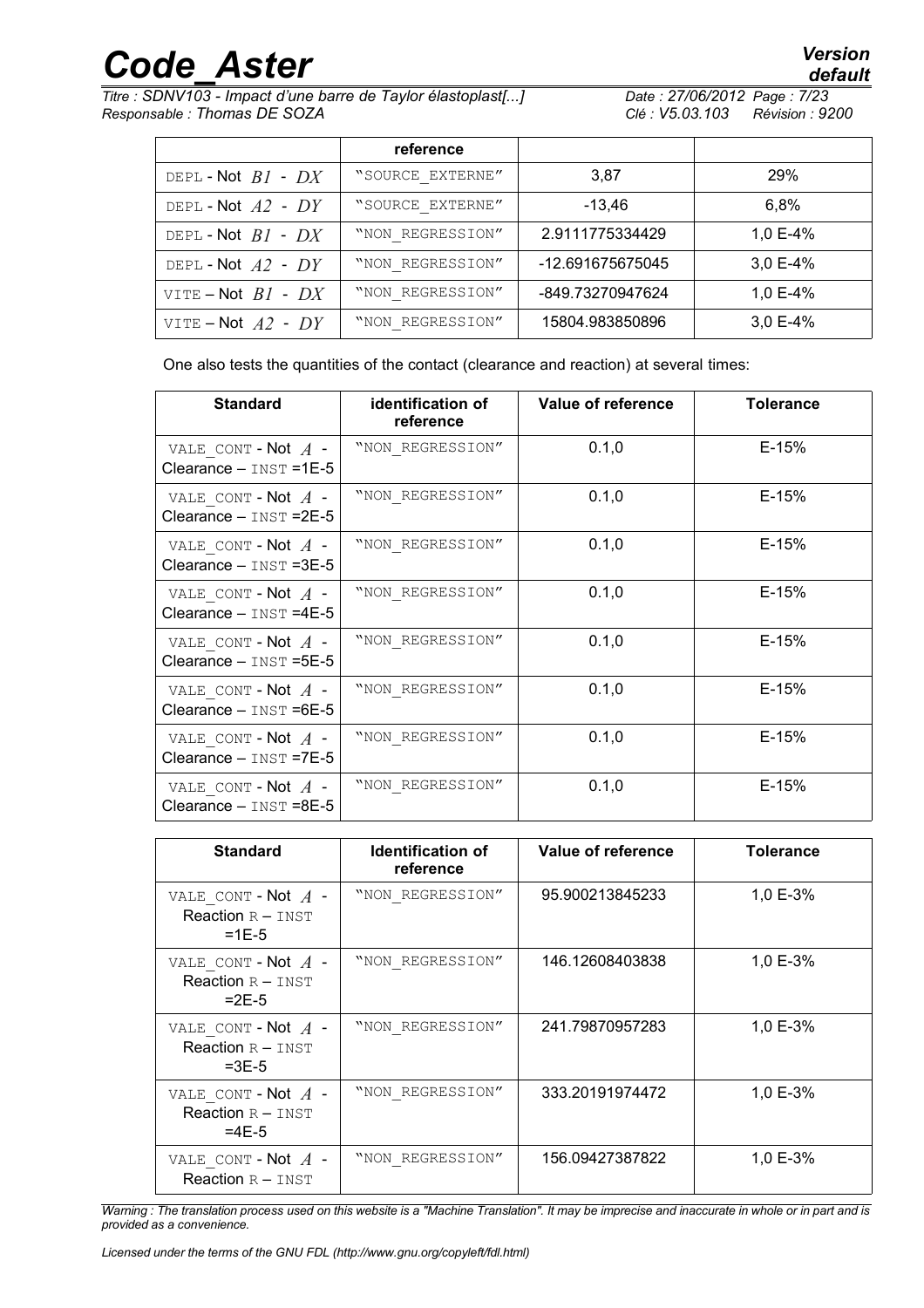*Titre : SDNV103 - Impact d'une barre de Taylor élastoplast[...] Date : 27/06/2012 Page : 8/23 Responsable : Thomas DE SOZA Clé : V5.03.103 Révision : 9200*

*default*

| $=5E-5$                                                 |                  |                 |          |
|---------------------------------------------------------|------------------|-----------------|----------|
| VALE CONT - Not $A$ -<br>Reaction $R - INST$<br>$=6F-5$ | "NON REGRESSION" | 151.64633838026 | 1,0 E-3% |
| VALE CONT - Not $A$ -<br>Reaction $R - INST$<br>$=7E-5$ | "NON REGRESSION" | 150.68007803106 | 1,0 E-3% |
| VALE CONT - Not $A$ -<br>Reaction $R - INST$<br>$=8E-5$ | "NON REGRESSION" | 150.4652430174  | 1,0 E-3% |

### **5 Modelization C**

#### **5.1 Characteristic of the modelization**

Test of the contact in discrete formulation.



#### **5.2 Characteristics of the mesh**

Many nodes: 74

Numbers and element types: 4 HEXA20, 4 PENTA15, 10 QUAD8, 2 TRIA6, 14 SEG3, 1 HEXA8, 6 QUAD4, 8 SEG2, 17 POI1

#### **5.3 Loading and temporal discretization**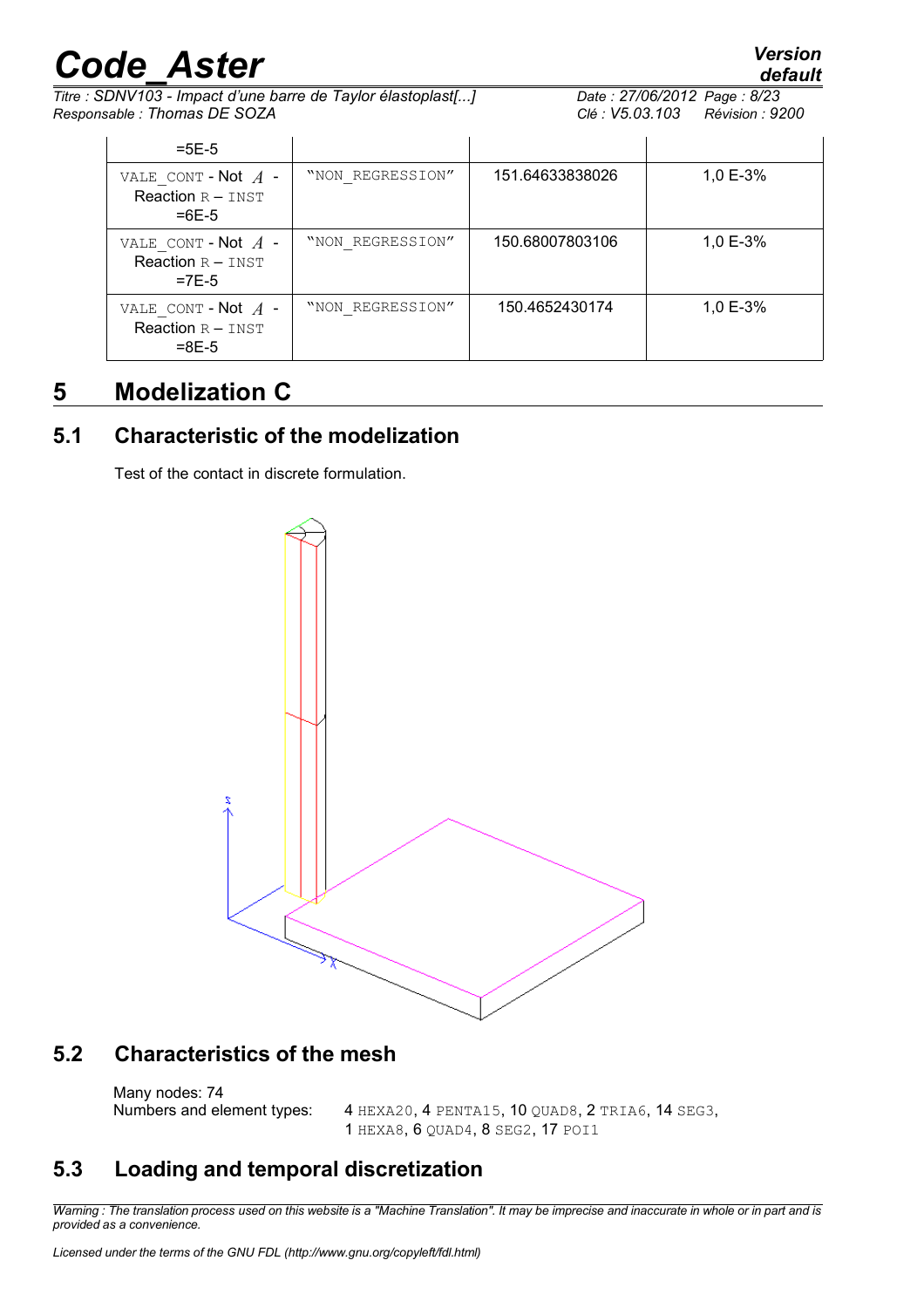*Titre : SDNV103 - Impact d'une barre de Taylor élastoplast[...] Date : 27/06/2012 Page : 9/23 Responsable : Thomas DE SOZA Clé : V5.03.103 Révision : 9200*

After having applied a vertical initial velocity of 227. *E3mm*/*s* following the axis *Oz* , one calculates on the transient  $[-1.0E5, +2.0E-5]$ . (in seconds).

#### **5.4 Quantities tested and results**

For this very low-fat modelization which has only one role of algorithmic control, only values of NONregression are tested.

| <b>Standard</b>      | identification of<br>reference | Value of reference | <b>Tolerance</b> |
|----------------------|--------------------------------|--------------------|------------------|
| DEPL-Not $BI$ - $DX$ | "NON REGRESSION"               | 1.51757030882      | $0.010\%$        |
| DEPL-Not $A2$ - $DZ$ | "NON REGRESSION"               | -6.80092816679     | $0.010\%$        |

One also tests the quantities of the contact (clearance) at two times:

| <b>Standard</b>                                          | identification of<br>reference | Value of reference | <b>Tolerance</b> |
|----------------------------------------------------------|--------------------------------|--------------------|------------------|
| VALE CONT - Not $A$ -<br>Clearance - INST =8E-6          | "NON REGRESSION"               | 0.20876014472300   | 1,0 E-6%         |
| VALE CONT - Not $A$ -<br>$Clearance - INST$<br>$=1.8E-5$ | "NON REGRESSION"               |                    | $0.1, 0E-12$     |

*Warning : The translation process used on this website is a "Machine Translation". It may be imprecise and inaccurate in whole or in part and is provided as a convenience.*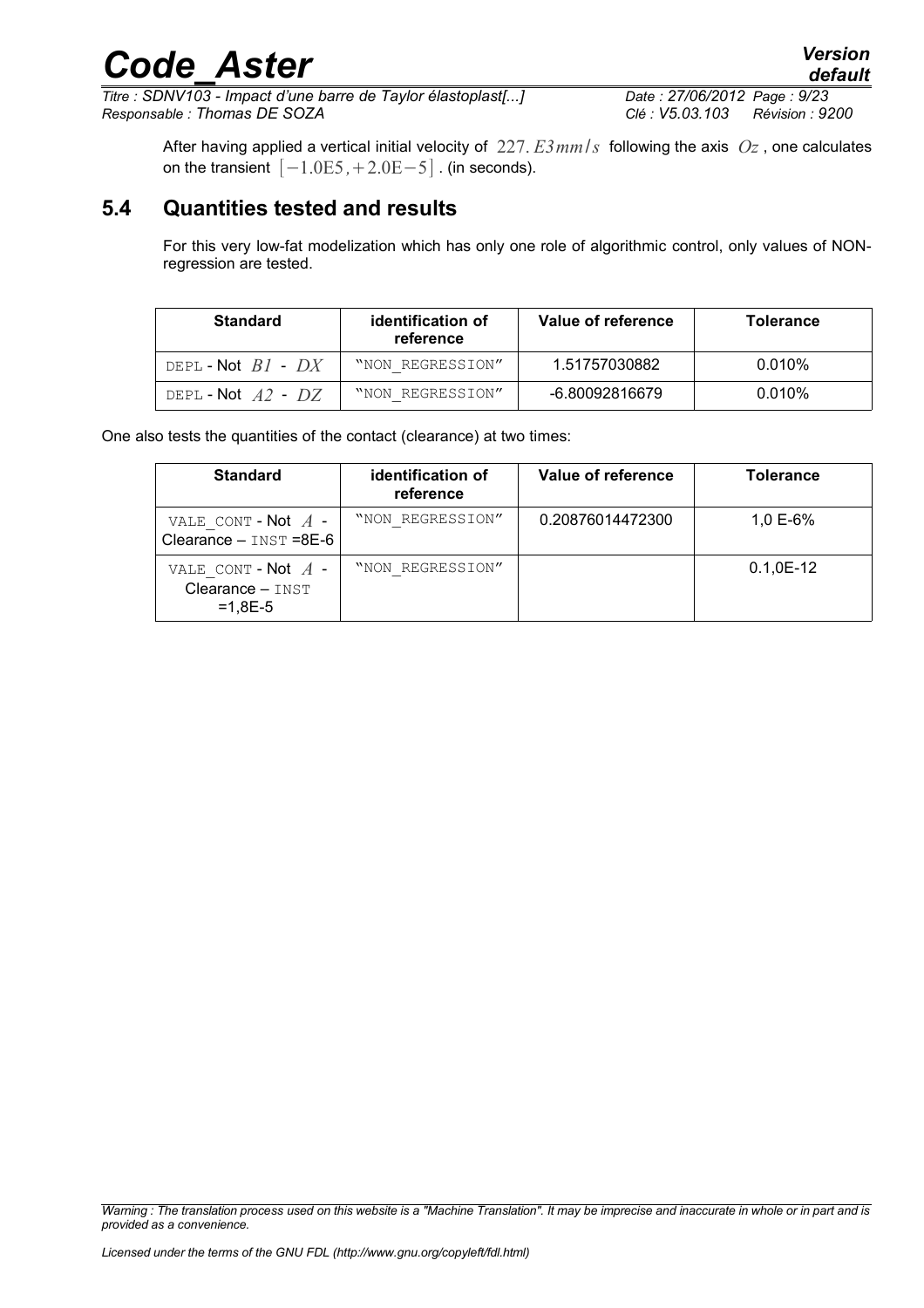*Titre : SDNV103 - Impact d'une barre de Taylor élastoplast[...] Date : 27/06/2012 Page : 10/23 Responsable : Thomas DE SOZA Clé : V5.03.103 Révision : 9200*

#### **6 Modelization D**

#### **6.1 Characteristic of the modelization**

the point *A* (respectively *B* ) is in two parts: *A1* (resp. *B1* ) close to the axis and *A2* (resp. *B2* ) outside. Test of the contact in discrete formulation.



#### **6.2 Characteristics of the mesh**

Many nodes: 29 Numbers and element types: 5 OUAD8, 12 SEG3

#### **6.3 Loading and temporal discretization**

After having applied a vertical initial velocity of 227. *E3mm*/*s* following the axis *Oz* , one calculates on the transient  $[-1.0E5, +2.0E-5]$ . (in seconds).

#### **6.4 Quantities tested and results**

It is an axisymmetric modelization thus *DX* corresponds to radial displacement and *DY* vertical displacement.

For this very low-fat modelization which has only one role of algorithmic control, one tests only values of NON-regression.

| <b>Standard</b>                                                                                                                                           | identification of | Value of reference | Tolerance |
|-----------------------------------------------------------------------------------------------------------------------------------------------------------|-------------------|--------------------|-----------|
| 14/amine : The translation nucleos coard on this cochecite is a Milaghine Translational it may be immuneted and incorporate in colorate and income and in |                   |                    |           |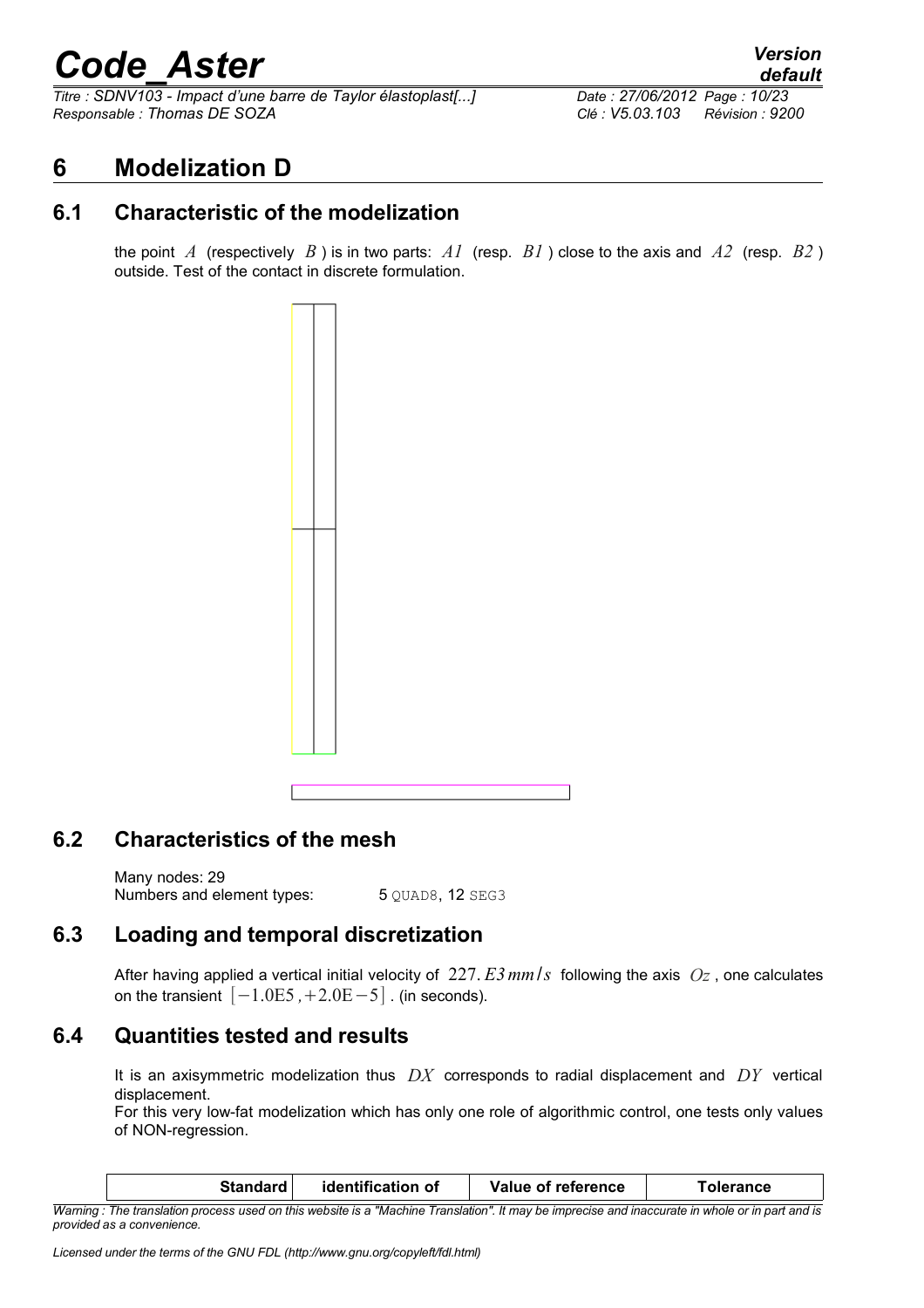*Titre : SDNV103 - Impact d'une barre de Taylor élastoplast[...] Date : 27/06/2012 Page : 11/23 Responsable : Thomas DE SOZA Clé : V5.03.103 Révision : 9200*

|                        | reference        |                     |            |
|------------------------|------------------|---------------------|------------|
| DEPL-Not $BI$ - $DX$   | "NON REGRESSION" | 1.7282363393497     | $2,0 E-4%$ |
| DEPL-Not $A2$ - $DY$   | "NON REGRESSION" | -6.7628604429711    | 7,0 E-4%   |
| VITE – Not $BI$ - $DX$ | "NON REGRESSION" | 79803.474679114     | $5,0 E-4%$ |
| VITE – Not $A2$ - $DY$ | "NON REGRESSION" | -2.157139536645E+05 | 7,0 E-4%   |

One also tests the quantities of the contact (clearance and reaction) at two times:

| <b>Standard</b>                                       | identification of<br>reference | Value of reference | <b>Tolerance</b> |
|-------------------------------------------------------|--------------------------------|--------------------|------------------|
| VALE CONT - Not $BI$ -<br>Clearance $-$ INST = 1E-5   | "NON REGRESSION"               | 0.026799840884025  | 1,1 E-3%         |
| VALE CONT - Not $BI$ -<br>Clearance $-$ INST = $2E-5$ | "NON REGRESSION"               | 0.077298468952968  | 1,0 E-3%         |
| VALE CONT - Not $BI$ -<br>Reaction $-$ INST =1E-5     | "NON REGRESSION"               |                    |                  |
| VALE CONT - Not $BI$ -<br>Reaction $-$ INST = $2E-5$  | "NON REGRESSION"               |                    |                  |

*Warning : The translation process used on this website is a "Machine Translation". It may be imprecise and inaccurate in whole or in part and is provided as a convenience.*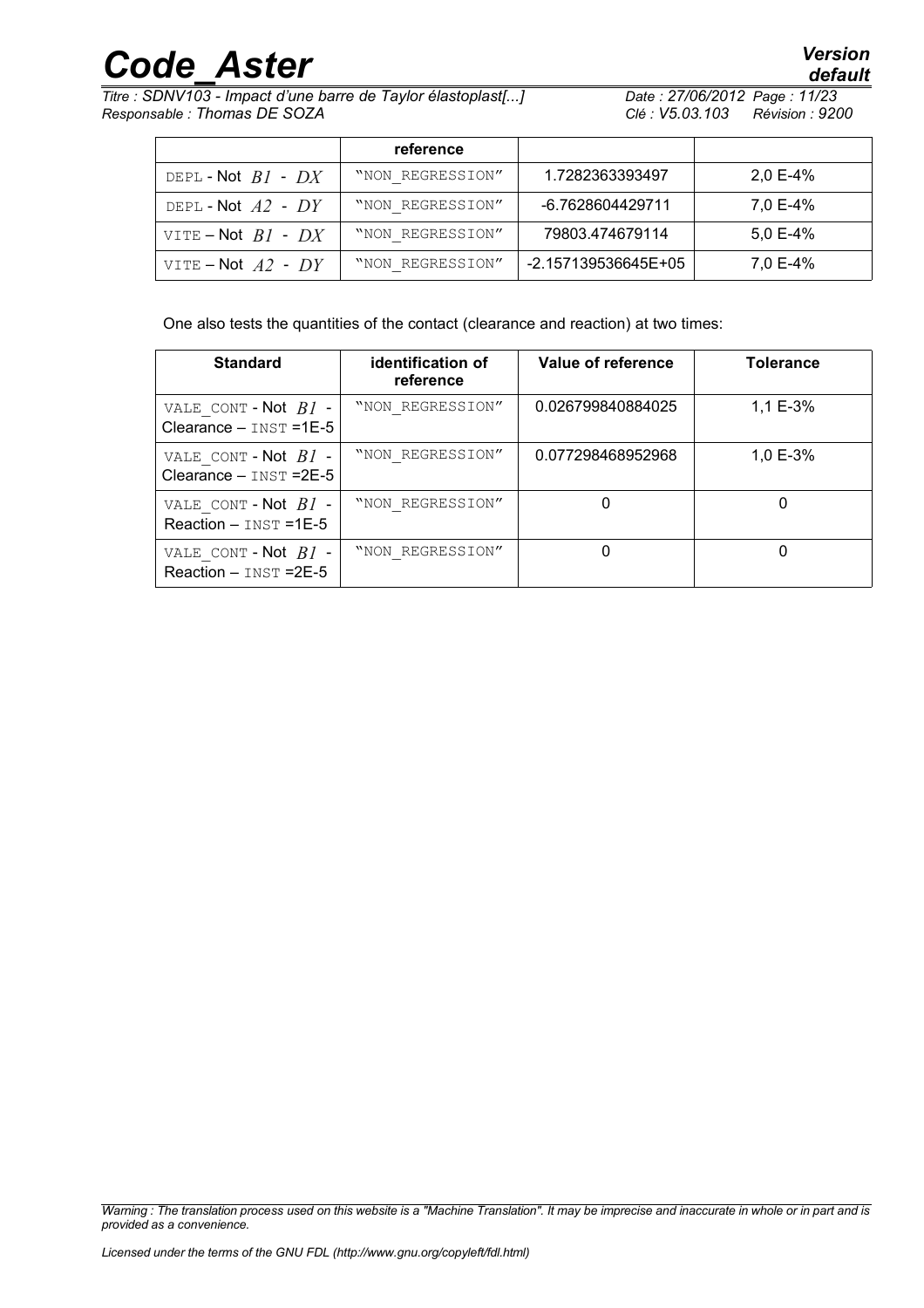*Titre : SDNV103 - Impact d'une barre de Taylor élastoplast[...] Date : 27/06/2012 Page : 12/23 Responsable : Thomas DE SOZA Clé : V5.03.103 Révision : 9200*

#### **7 Modelization E**

#### **7.1 Characteristic of the modelization**

This modelization highlights a dynamic computation without loading (there is no occurrence of keyword EXCIT in DYNA NON LINE).

The contact is replaced by a unilateral connection on *DZ* applied to the nodes of the low surface of the bar.

The model is 3D, without conditions of symmetry.

#### **7.2 Characteristics of the mesh**

Many nodes: 1309 Numbers and element types: 1930 TRIA3, 6 OUAD4, 178 SEG2, 1 HEXA8, 5563 TETRA4

#### **7.3 Loading and temporal discretization**

After having applied a vertical initial velocity of 227. *E3mm*/*s* following the axis *Oz* , one calculates on the transient  $[-1.0E5, +2.5E-7]$  . (in seconds).

#### **7.4 Quantities tested and results**

For this very low-fat modelization which has only one role of algorithmic control, one tests especially values of NON-regression. The test on the vertical displacement of the point A validates the unilateral condition.

| <b>Standard</b>        | identification of<br>reference | Value of reference | <b>Tolerance</b> |
|------------------------|--------------------------------|--------------------|------------------|
| DEPL-Not $AI$ - $DZ$   | "ANALYTIOUE"                   | $-2.27$            | 1.0 E-8%         |
| VITE – Not $AI$ - $DZ$ | "NON REGRESSION"               | -194530            | 1.0 E-8%         |

| Standard               | <b>Identification of</b><br>reference | Value of reference | <b>Tolerance</b> |
|------------------------|---------------------------------------|--------------------|------------------|
| DEPL-Not $BI$ - $DZ$   | "NON REGRESSION"                      | $-2.32675$         | 1.0 E-8%         |
| VITE – Not $BI$ - $DZ$ | "ANALYTIOUE"                          | -227000            | 1.0 $E-8%$       |

| <b>Standard</b>        | <b>Identification of</b><br>reference | Value of reference | <b>Tolerance</b> |
|------------------------|---------------------------------------|--------------------|------------------|
| DEPL – Not $AI$ – $DX$ | "NON REGRESSION"                      | 1.561365E-003      | 1.0 E-8%         |
| VITE – Not $AI$ - $DX$ | "NON REGRESSION"                      | -16297.46          | 1.0 E-8%         |

| <b>Standard</b>        | <b>Identification of</b><br>reference | Value of reference | <b>Tolerance</b> |
|------------------------|---------------------------------------|--------------------|------------------|
| DEPL – Not $BI$ - $DY$ | "ANALYTIOUE                           |                    | $E-12%$          |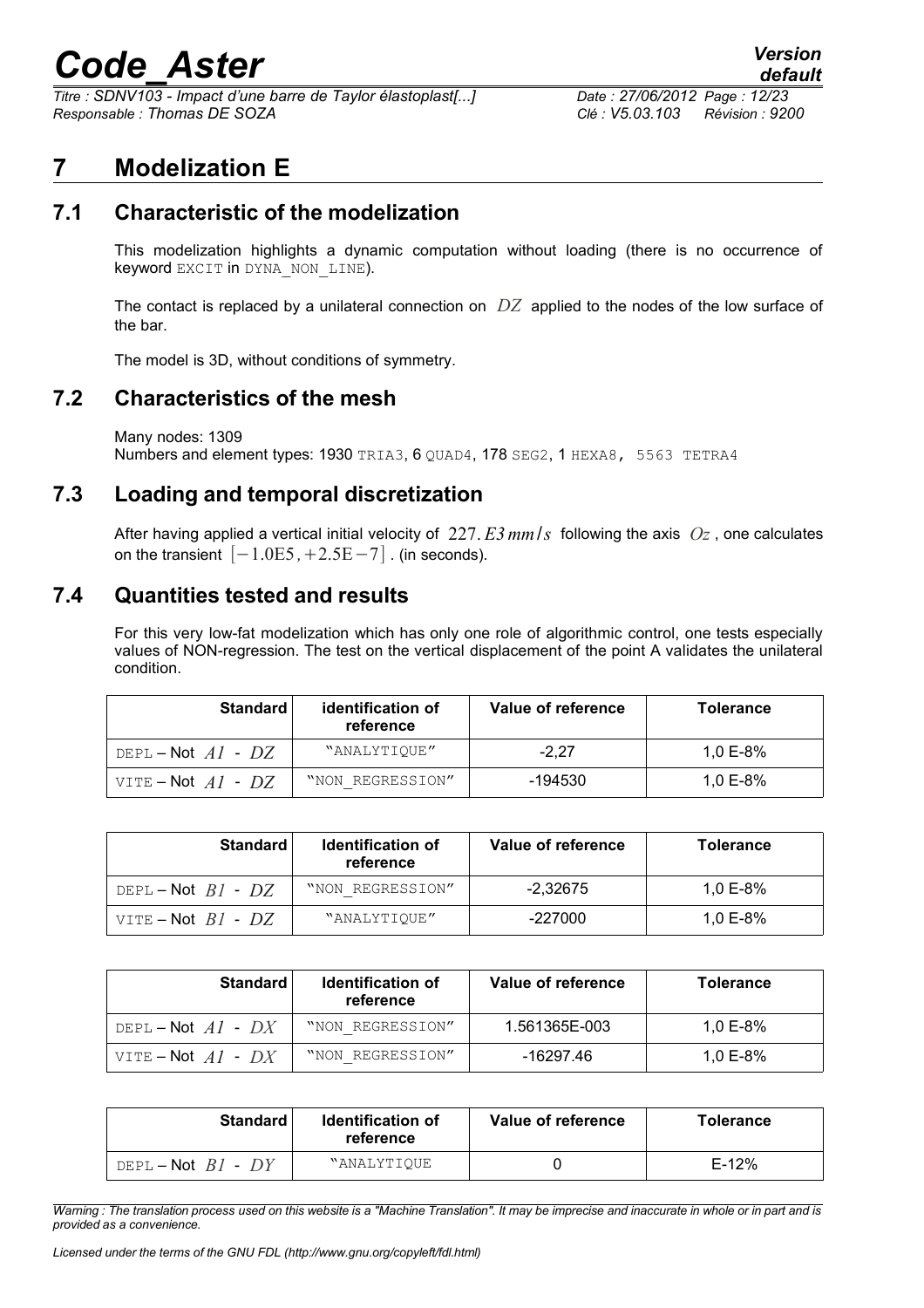| <b>Code Aster</b>                                                                           |              | <b>Version</b><br>default |                                                                 |
|---------------------------------------------------------------------------------------------|--------------|---------------------------|-----------------------------------------------------------------|
| Titre : SDNV103 - Impact d'une barre de Taylor élastoplast[]<br>Responsable: Thomas DE SOZA |              |                           | Date: 27/06/2012 Page: 13/23<br>Clé : V5.03.103 Révision : 9200 |
| $\overline{\vee}$ vite – Not $BI$ - $DY$                                                    | "ANALYTIQUE" |                           | $E-8%$                                                          |

*Warning : The translation process used on this website is a "Machine Translation". It may be imprecise and inaccurate in whole or in part and is provided as a convenience.*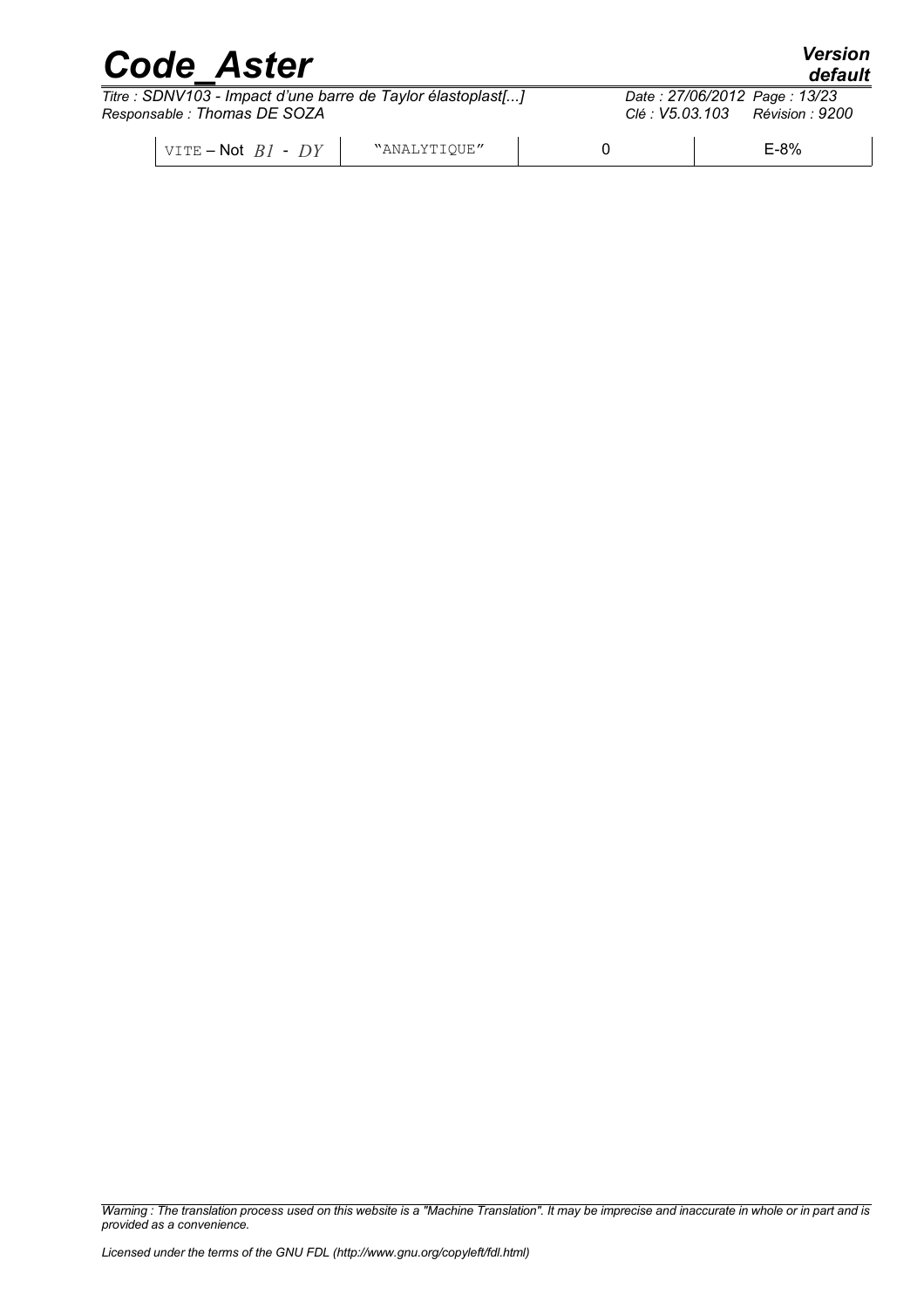*Titre : SDNV103 - Impact d'une barre de Taylor élastoplast[...] Date : 27/06/2012 Page : 14/23 Responsable : Thomas DE SOZA Clé : V5.03.103 Révision : 9200*

#### **8 Modelization F**

#### **8.1 Characteristic of the modelization**

the point *A* (respectively *B* ) is in two parts: *A1* (resp. *B1* ) close to the axis and *A2* (resp. *B2* ) outside. Test of the contact in continuous formulation.



#### **8.2 Characteristics of the mesh**

Many nodes: 29 Numbers and standard D" elements: 5 OUAD8, 12 SEG3

#### **8.3 Loading and temporal discretization**

After having applied a vertical initial velocity of 227. *E3mm*/*s* following axis OZ, one calculates on the transient  $[-1.0E5, +2.0E-5]$ . (in seconds).

#### **8.4 Quantities tested and results**

It is an axisymmetric modelization thus *DX* corresponds to radial displacement and *DY* vertical displacement. This modelization validates the mode of automatic control of the colliision.

Only values of NON-regression are tested. One tests the cutting of time step in mode MANUEL and mode AUTOMATIQUE.

*Warning : The translation process used on this website is a "Machine Translation". It may be imprecise and inaccurate in whole or in part and is provided as a convenience.*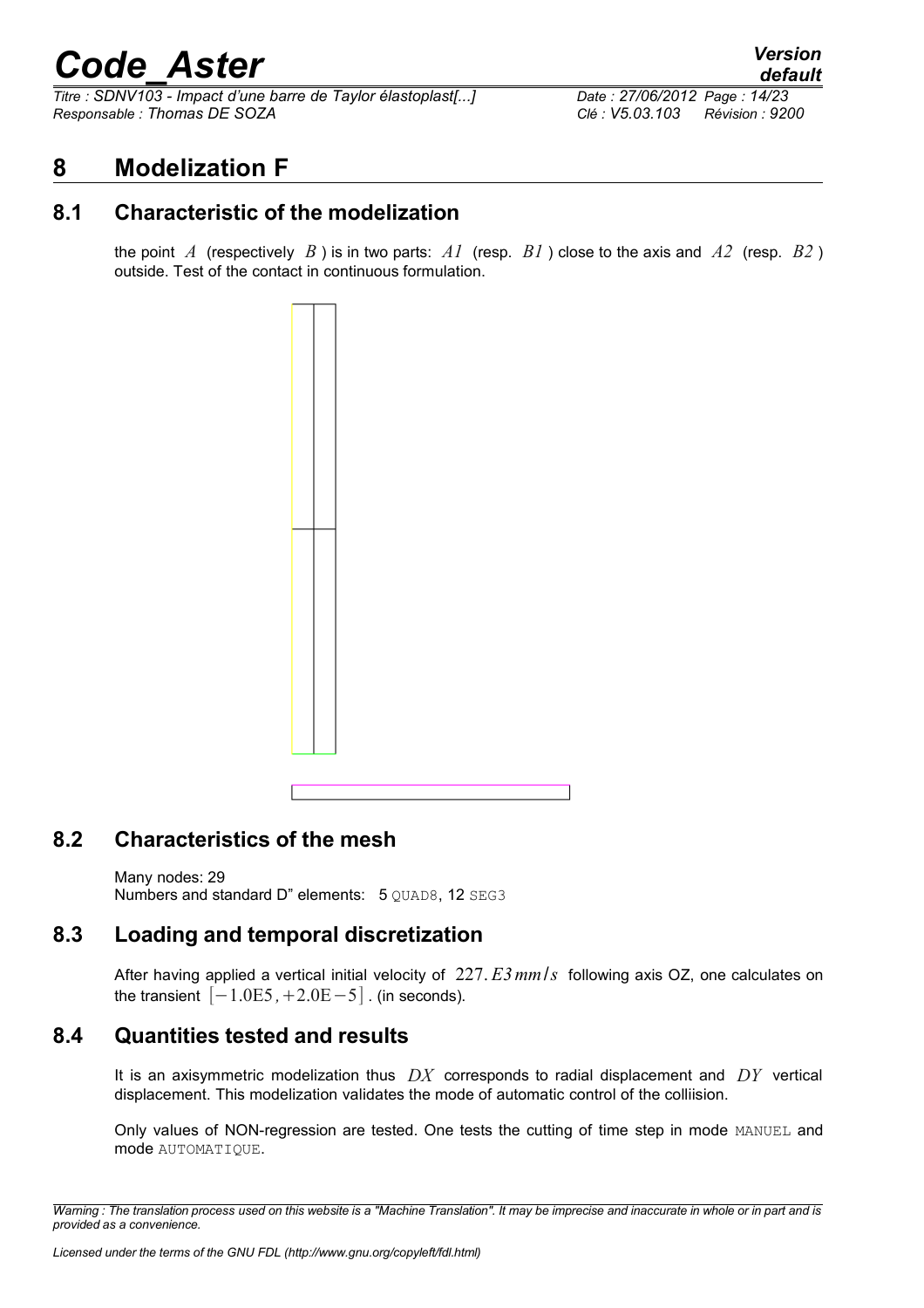*Titre : SDNV103 - Impact d'une barre de Taylor élastoplast[...] Date : 27/06/2012 Page : 15/23 Responsable : Thomas DE SOZA Clé : V5.03.103 Révision : 9200*

| In mode MANUEL :       |                                |                    |                  |  |
|------------------------|--------------------------------|--------------------|------------------|--|
| Standard               | identification of<br>reference | Value of reference | <b>Tolerance</b> |  |
| DEPL-Not $AI$ - $DY$   | "NON REGRESSION"               | 1.7496298183762    | 3.0%             |  |
| DEPL-Not $A2$ - DY     | "NON REGRESSION"               | -6.708400431849    | 0.7%             |  |
| VITE – Not $BI$ - $DX$ | "NON REGRESSION"               | 78981.886179879    | 3.0%             |  |

VITE – Not  $A2$  -  $DY$  | "NON REGRESSION"  $\vert$  -2.0385434072951E+05 4,0%

|  | In mode MANUEL. " |  |
|--|-------------------|--|

| <b>Standard</b>                                     | <b>Identification of</b><br>reference | Value of reference | <b>Tolerance</b> |
|-----------------------------------------------------|---------------------------------------|--------------------|------------------|
| VALE CONT - Not $BI$ -<br>Clearance $-$ INST = 1E-5 | "NON REGRESSION"                      | 0.089534326856020  | $1.E-8%$         |
| VALE CONT-Not $BI$ -<br>Clearance $-$ INST = $2E-5$ | "NON REGRESSION"                      |                    | $1.E-15$         |

#### In mode AUTOMATIQUE :

| <b>Standard</b>        | identification of<br>reference | Value of reference   | <b>Tolerance</b> |
|------------------------|--------------------------------|----------------------|------------------|
| DEPL-Not $AI$ - $DY$   | "NON REGRESSION"               | 1.767749149604       | $3.0\%$          |
| DEPL-Not $A2$ - $DY$   | "NON REGRESSION"               | -6.708400431849      | 0.7%             |
| VITE – Not $BI$ - $DX$ | "NON REGRESSION"               | 79430.997053331      | $3.0\%$          |
| VITE – Not $A2$ - $DY$ | "NON REGRESSION"               | -2.0385434072951E+05 | 4.0%             |

| <b>Standard</b>                                     | <b>Identification of</b><br>reference | Value of reference | <b>Tolerance</b> |
|-----------------------------------------------------|---------------------------------------|--------------------|------------------|
| VALE CONT - Not $BI$ -<br>Clearance $-$ INST =1E-5  | "NON REGRESSION"                      | 0.084020393828398  | $1.E-8%$         |
| VALE CONT - Not $BI$ -<br>Clearance $-$ INST = 2E-5 | "NON REGRESSION"                      |                    | $1. E - 15$      |

the differences come owing to the fact that automatic cutting does not produce necessarily the same temporal discretization as manual cutting.

*Warning : The translation process used on this website is a "Machine Translation". It may be imprecise and inaccurate in whole or in part and is provided as a convenience.*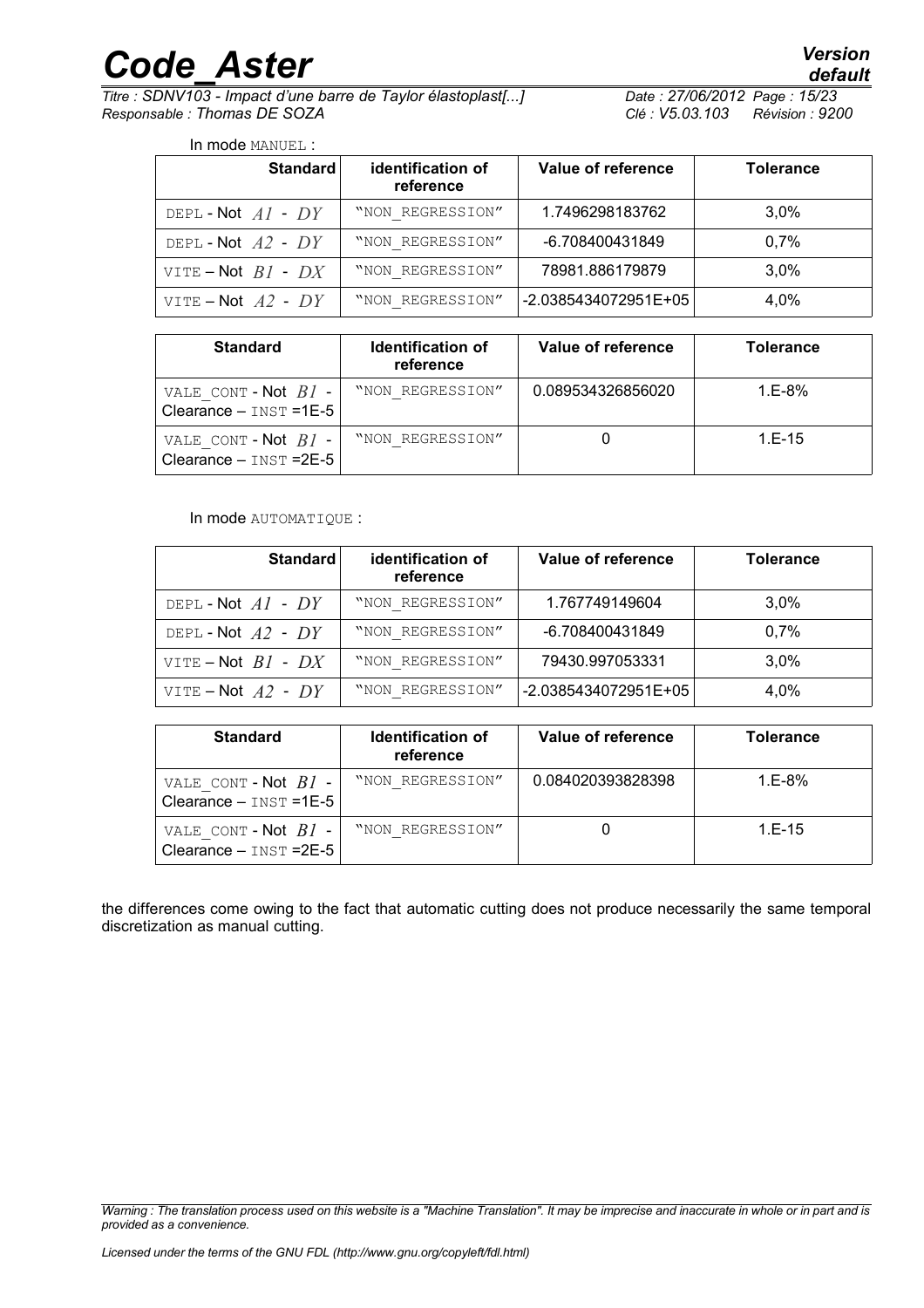*Titre : SDNV103 - Impact d'une barre de Taylor élastoplast[...] Date : 27/06/2012 Page : 16/23 Responsable : Thomas DE SOZA Clé : V5.03.103 Révision : 9200*

#### **9 Modelization G**

#### **9.1 Characteristic of the modelization**

Test of behavior VMIS\_JOHN\_COOK in large deformations GDEF\_LOG.



#### **9.2 Characteristics of the mesh**

Many nodes: 2849 Numbers and element types: 480 HEXA20, 120 PENTA15, 224 QUAD8, 6 TRIA6, 50 SEG3, 1 HEXA8, 1 QUAD4, 1 SEG2

#### **9.3 Loading and temporal discretization**

After having applied a vertical initial velocity of 227. *E3mm*/*s* following the axis *Oz* , one calculates on the transient  $[-2.5E-7,+2.5E-7]$  . (in seconds).

#### **9.4 Quantities tested and results**

For this very low-fat modelization which has only one role of algorithmic control, only values of NONregression are tested.

| Standard | identification of<br>reference | Value of reference | ™olerance |
|----------|--------------------------------|--------------------|-----------|
|----------|--------------------------------|--------------------|-----------|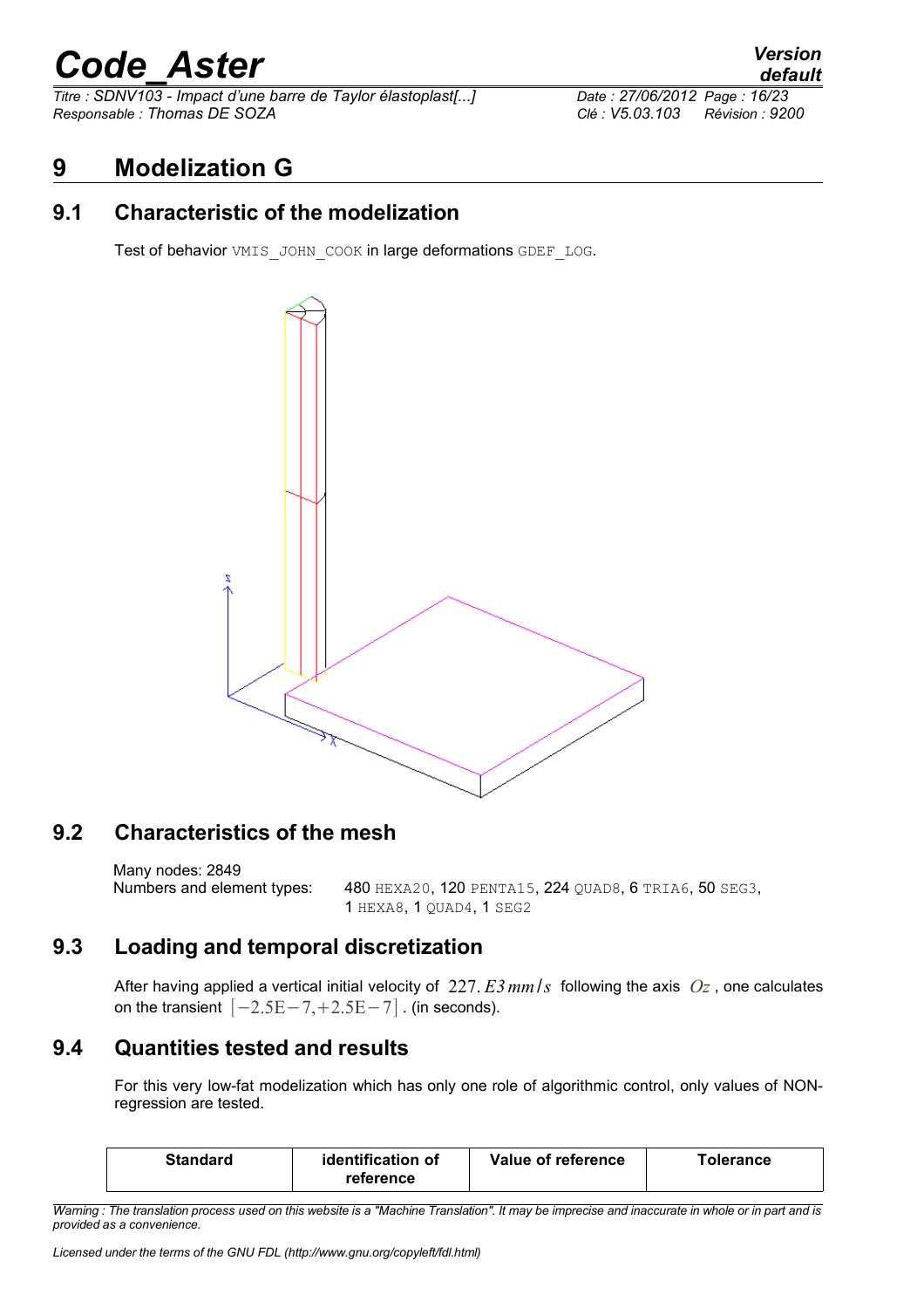*Titre : SDNV103 - Impact d'une barre de Taylor élastoplast[...] Date : 27/06/2012 Page : 17/23 Responsable : Thomas DE SOZA Clé : V5.03.103 Révision : 9200*

| DEPL - $\mathsf{Not}$ $A2$ - $DZ$ | "NON REGRESSION" | $-2.32675$ | 7.00E-4% |
|-----------------------------------|------------------|------------|----------|
| VITE - Not $A2$ - $DZ$            | "NON REGRESSION" | $-227000$  | 3.65E-4% |

One also tests the quantities of the contact (clearance):

| <b>Standard</b>                                           | identification of<br>reference | Value of reference | <b>Tolerance</b> |
|-----------------------------------------------------------|--------------------------------|--------------------|------------------|
| VALE CONT - Not $BI$ -<br>$Clearance - INST$<br>$=2.5E-7$ | "NON REGRESSION"               |                    | 1.00E-006        |

*Warning : The translation process used on this website is a "Machine Translation". It may be imprecise and inaccurate in whole or in part and is provided as a convenience.*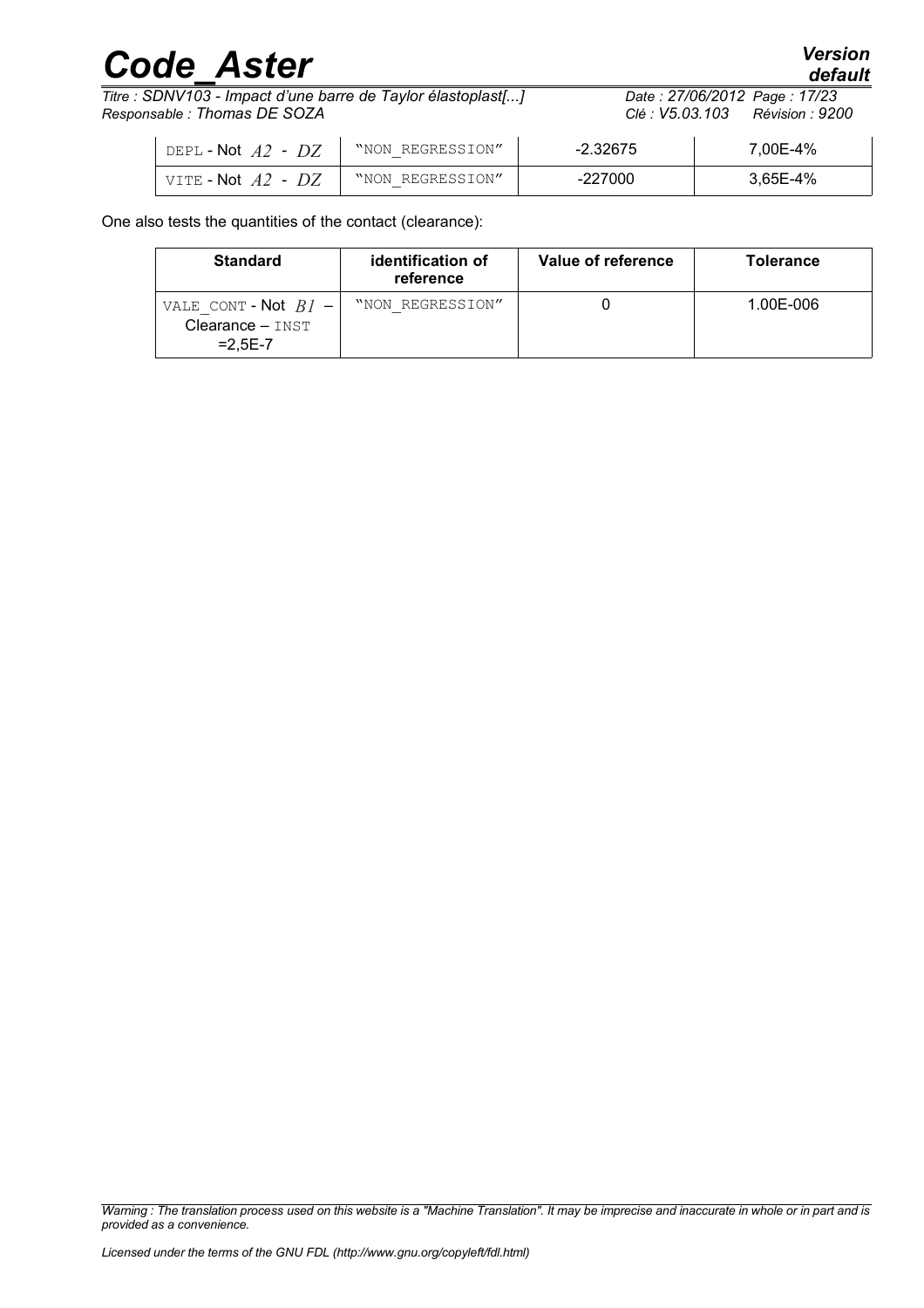*Titre : SDNV103 - Impact d'une barre de Taylor élastoplast[...] Date : 27/06/2012 Page : 18/23 Responsable : Thomas DE SOZA Clé : V5.03.103 Révision : 9200*

#### **10 Modelization H**

#### **10.1 Characteristic of the modelization**

Test of the action of cutting of time step in the event of collision.



#### **10.2 Characteristics of the mesh**

Many nodes: 73 Numbers and element types: 4 HEXA20, 4 PENTA15, 10 QUAD8, 2 TRIA6, 8 SEG3, 1 HEXA8, 1 QUAD4, 1 SEG2

#### **10.3 Loading and temporal discretization**

After having applied a vertical initial velocity of 227. *E3mm*/*s* following the axis *Oz* , one calculates on the transient  $[-1E-5,+2.0E-5]$  . (in seconds).

#### **10.4 Quantities tested and results**

One tests values of NON-regression at two times.

| <b>Standard</b>      | identification of<br>reference | Value of reference | <b>Tolerance</b> |
|----------------------|--------------------------------|--------------------|------------------|
| DEPL-Not $B1 - DX -$ | "NON REGRESSION"               | 0.75715311454588   | 1.50E-3%         |
| $TNST =$             |                                |                    |                  |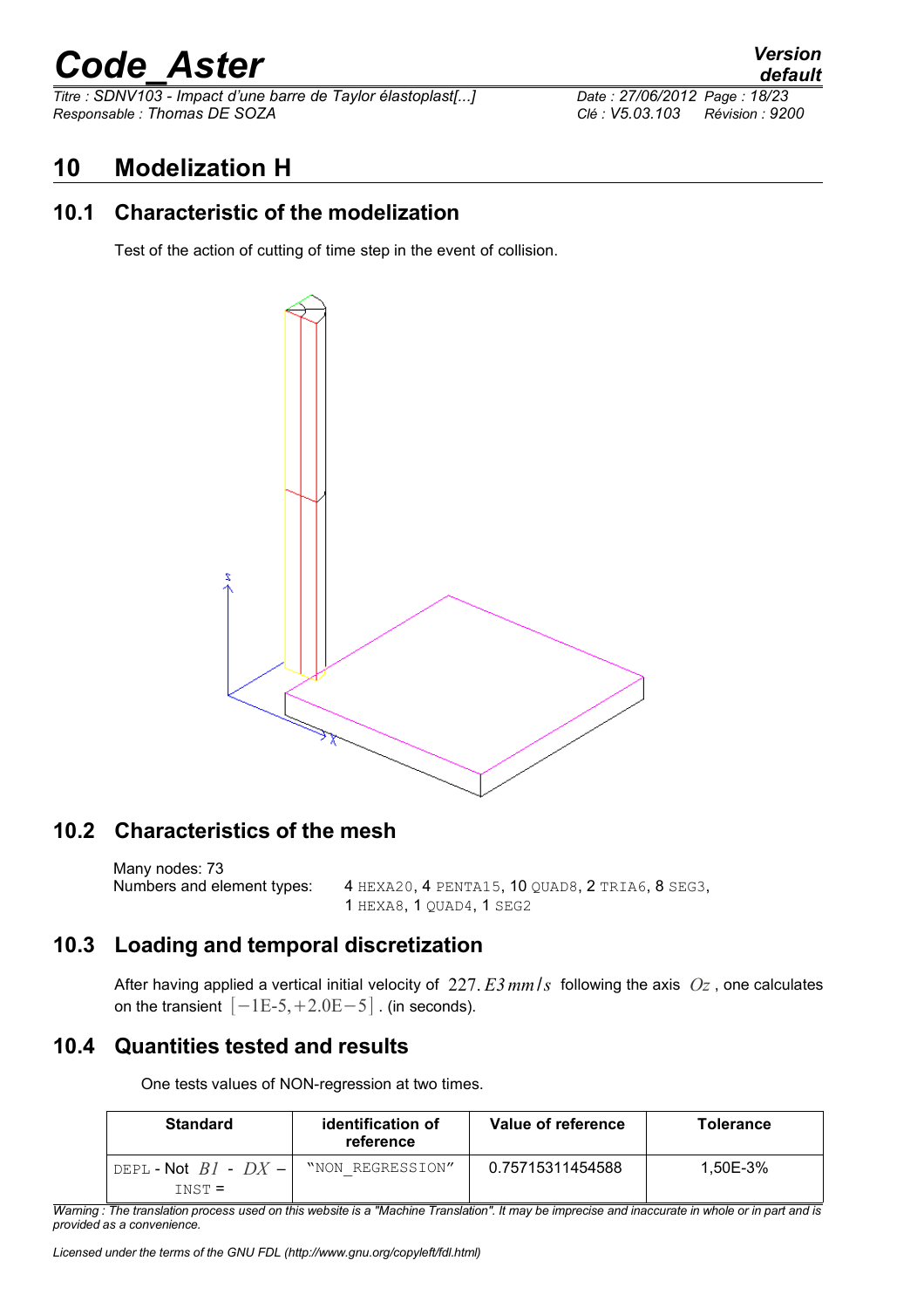*Titre : SDNV103 - Impact d'une barre de Taylor élastoplast[...] Date : 27/06/2012*<br>*Responsable : Thomas DE SOZA Clé : V5.03.103 Responsable : Thomas DE SOZA Clé : V5.03.103 Révision : 9200*

| 8.901098901099e-06                                         |                  |                   |                |
|------------------------------------------------------------|------------------|-------------------|----------------|
| DEPL-Not $A2$ - $DY$ -<br>$INST =$<br>8.901098901099e-06   | "NON REGRESSION" | $0.000000E + 000$ | 1, 00E-10      |
| VITE-Not $B1 - DX -$<br>$INST =$<br>8.901098901099e-06     | "NON REGRESSION" | 78447.637401481   | 1,00E-3%       |
| VITE - Not $A2$ - $DY -$<br>$INST =$<br>8.901098901099e-06 | "NON REGRESSION" | $0.000000E + 000$ | $1,0 \tE - 10$ |

| <b>Standard</b>                                                      | <b>Identification of</b><br>reference | Value of reference | <b>Tolerance</b> |
|----------------------------------------------------------------------|---------------------------------------|--------------------|------------------|
| VALE CONT - Not $BI$ -<br>Clearance $-$ INST =<br>8.901098901099e-06 | "NON REGRESSION"                      |                    | $E-15$           |
| VALE CONT - Not $BI$ -<br>$Reaction - INST =$<br>8.901098901099e-06  | "NON REGRESSION"                      | 289.96538798755    | 2,0 E-3%         |

| <b>Standard</b>                            | <b>Identification of</b><br>reference | Value of reference | <b>Tolerance</b> |
|--------------------------------------------|---------------------------------------|--------------------|------------------|
| DEPL-Not $BI$ - $DX$ -<br>$INST = 1.E-5$   | "NON REGRESSION"                      | 0.75961887541710   | 3,00E-3%         |
| DEPL-Not $A2$ - $DY-$<br>$INST = 1.E-5$    | "NON REGRESSION"                      | $0.000000E + 000$  | 1, 00E-10        |
| VITE - Not $BI$ - $DX$ -<br>$INST = 1.E-5$ | "NON REGRESSION"                      | 86687.032089558    | 1,20E-3%         |
| VITE - Not $A2$ - $DY-$<br>$INST = 1.E-5$  | "NON REGRESSION"                      | 0.000000E+000      | $1,0 E - 10$     |

| <b>Standard</b>                                           | Identification of<br>reference | Value of reference | <b>Tolerance</b> |
|-----------------------------------------------------------|--------------------------------|--------------------|------------------|
| VALE CONT - Not $BI$ -<br>$Clearance - INST =$<br>$1.E-5$ | "NON REGRESSION"               |                    | $E-15$           |
| VALE CONT - Not $BI$ -<br>Reaction $-$ INST = 1.E-5       | "NON REGRESSION"               | 277.99589251312    | 7,0 E-3%         |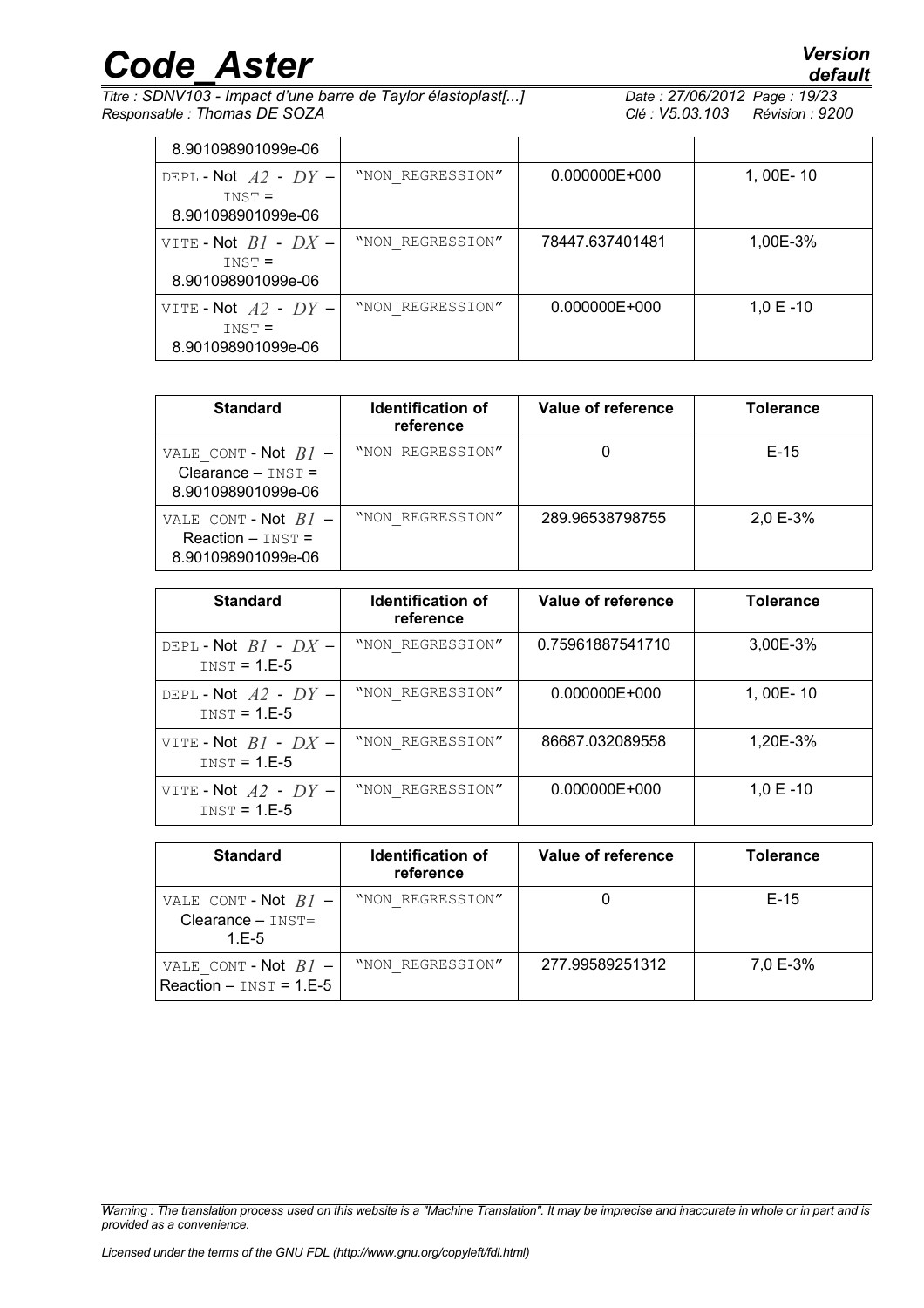*Titre : SDNV103 - Impact d'une barre de Taylor élastoplast[...] Date : 27/06/2012 Page : 20/23 Responsable : Thomas DE SOZA Clé : V5.03.103 Révision : 9200*

#### **11 Modelization I**

#### **11.1 Characteristic of the modelization**

Test of the action of adaptation of the coefficient of penalization by a maximum penetration given by user (here PENE MAXI=  $1E-5$ )



#### **11.2 Characteristic mesh**

Many nodes: 73<br>Numbers and element types:

4 HEXA20, 4 PENTA15, 10 QUAD8, 2 TRIA6, 8 SEG3, 1 HEXA8, 1 QUAD4, 1 SEG2

#### **11.3 Loading and temporal discretization**

After having applied a vertical initial velocity of 227. *E3mm*/*s* following the axis *Oz* , one calculates on the transient  $[-1E-5,+2.0E-5]$  . (in seconds).

#### **11.4 Quantities tested and results**

One tests only values of NON-regression at the last moment.

| identification of<br><b>Standard</b><br>reference | Value of reference | ™olerance |
|---------------------------------------------------|--------------------|-----------|
|---------------------------------------------------|--------------------|-----------|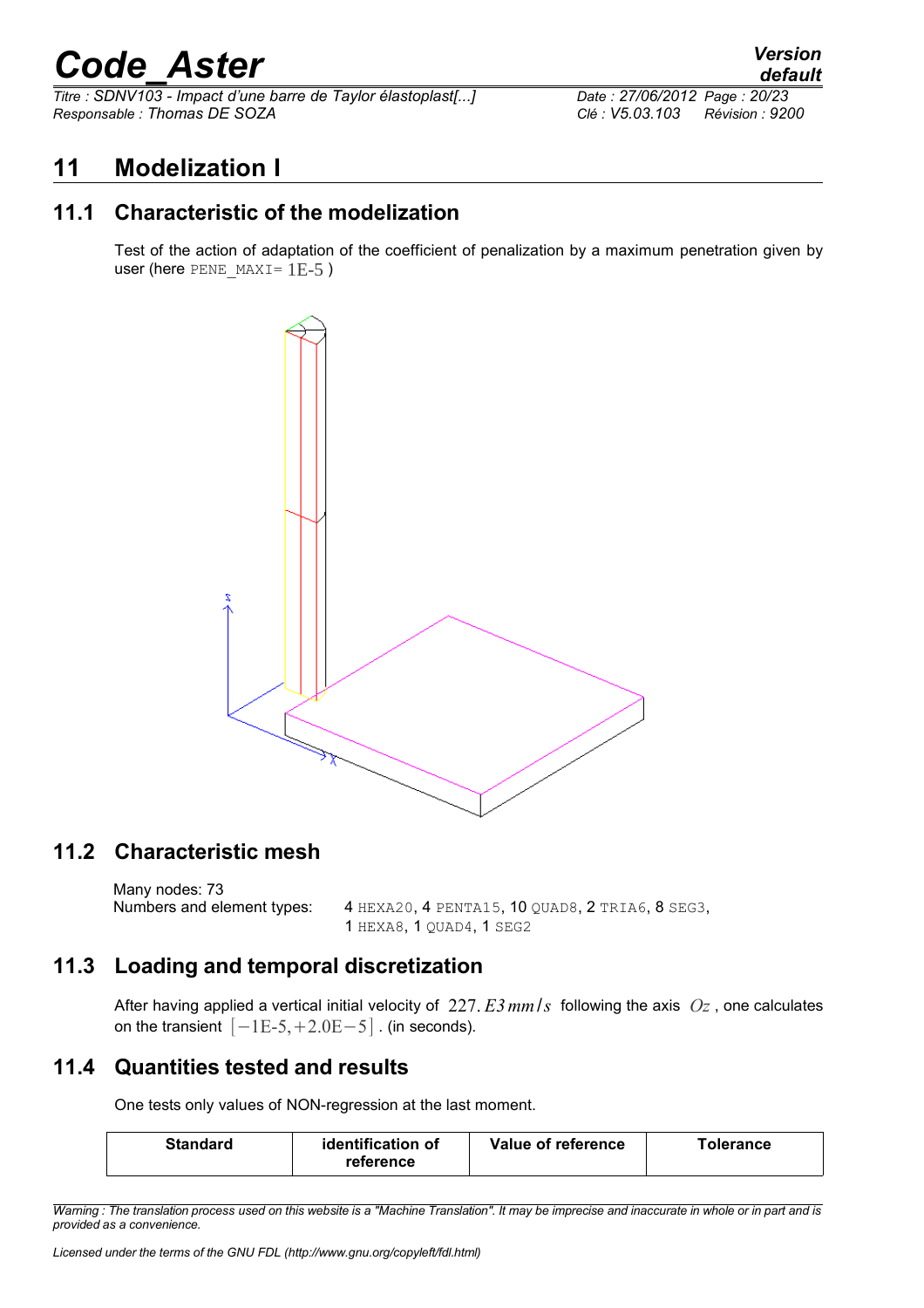*Titre : SDNV103 - Impact d'une barre de Taylor élastoplast[...] Date : 27/06/2012 Page : 21/23 Responsable : Thomas DE SOZA Clé : V5.03.103 Révision : 9200*

| DEPL-Not $BI$ - $DX$   | "NON REGRESSION" | 1.4464242806669 | 1.00E-8%     |
|------------------------|------------------|-----------------|--------------|
| DEPL-Not $A2$ - $DY$   | "NON REGRESSION" | 0.000000E+000   | 1.00E-10     |
| VITE-Not $BI$ - $DX$   | "NON REGRESSION" | 83900.271694816 | 2.50E-8%     |
| VITE - Not $A2$ - $DY$ | "NON REGRESSION" | 0.000000E+000   | $1.0 E - 10$ |

One also tests the quantities of the contact:

| <b>Standard</b>                               | identification of<br>reference | Value of reference | <b>Tolerance</b> |
|-----------------------------------------------|--------------------------------|--------------------|------------------|
| VALE CONT - Clearance<br>$mini$ INST = 2,0E-5 | "NON REGRESSION"               |                    | $E-15$           |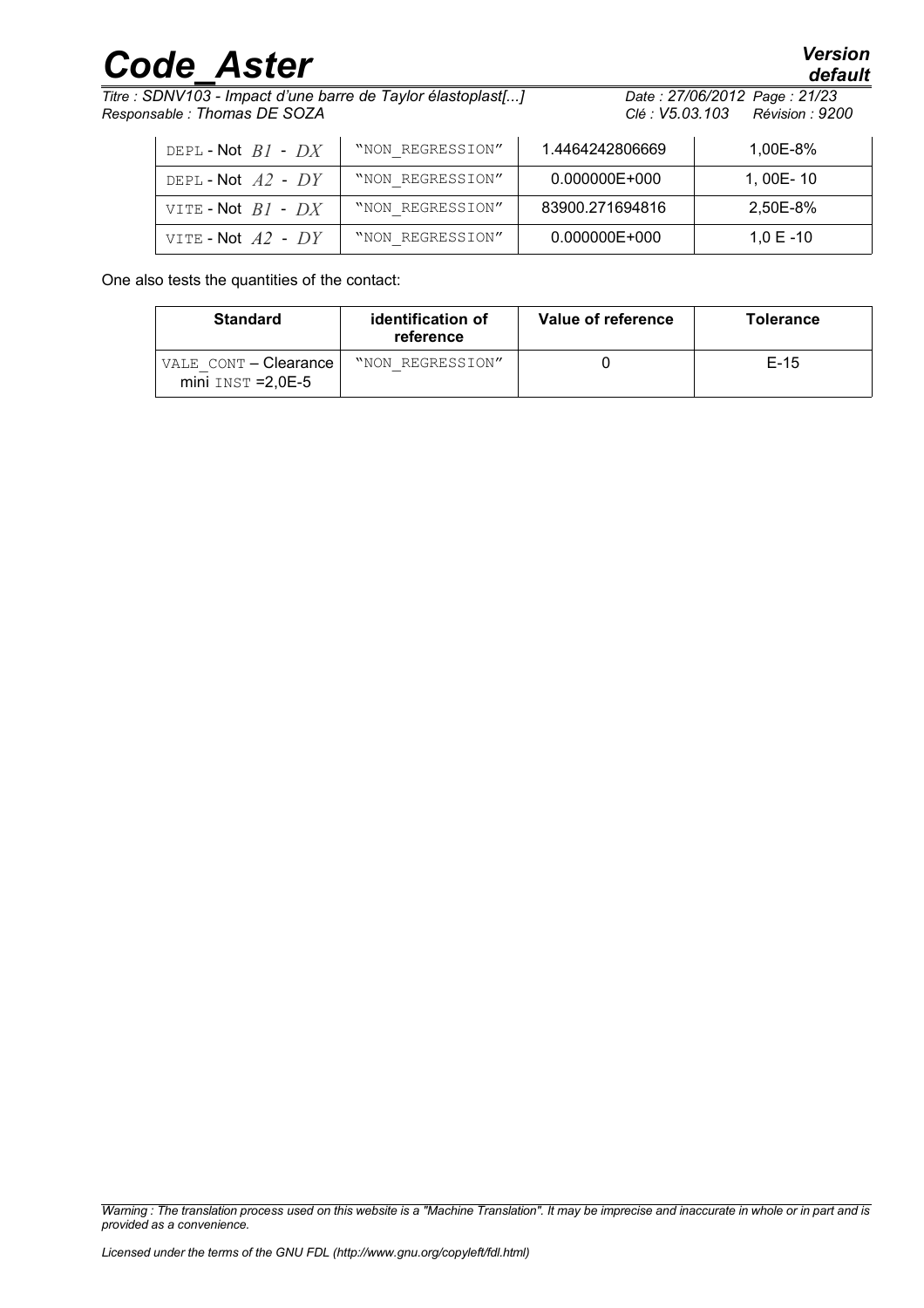*Titre : SDNV103 - Impact d'une barre de Taylor élastoplast[...] Date : 27/06/2012 Page : 22/23 Responsable : Thomas DE SOZA Clé : V5.03.103 Révision : 9200*

### *default*

#### **12 Modelization J**

#### **12.1 Characteristic of the modelization**

Test of elements HEXA8 under integrated in dynamics.



#### **12.2 Characteristics of the mesh**

Many nodes: 2850 Numbers and element types: 481 HEXA8, 120 PENTA6, 225 QUAD4, 6 TRIA3, 51 SEG2

#### **12.3 Loading and temporal discretization**

After having applied a vertical initial velocity of 227. *E3mm*/*s* following the axis *Oz* , one calculates on the transient  $[-1.0E5, +2.5E-7]$  (in seconds).

#### **12.4 Quantities tested and results**

being given the heaviness of the modelization, one only makes some time step and one carries out only tests of NON-regression.

| <b>Standard</b>                    | identification of<br>reference | Value of reference | <b>Tolerance</b> |
|------------------------------------|--------------------------------|--------------------|------------------|
| DEPL-Not $A$ - $DZ$                | "NON REGRESSION"               | $-2,32675$         | 7.0E-4%          |
| VITE - Not $A$ - $DZ$              | "NON REGRESSION"               | -2.27000000172E+05 | $3.7E - 4%$      |
| VALE CONT - Not $A$ -<br>Clearance | "NON REGRESSION"               | 1.0529710651E-02   | 1.0E-6%          |